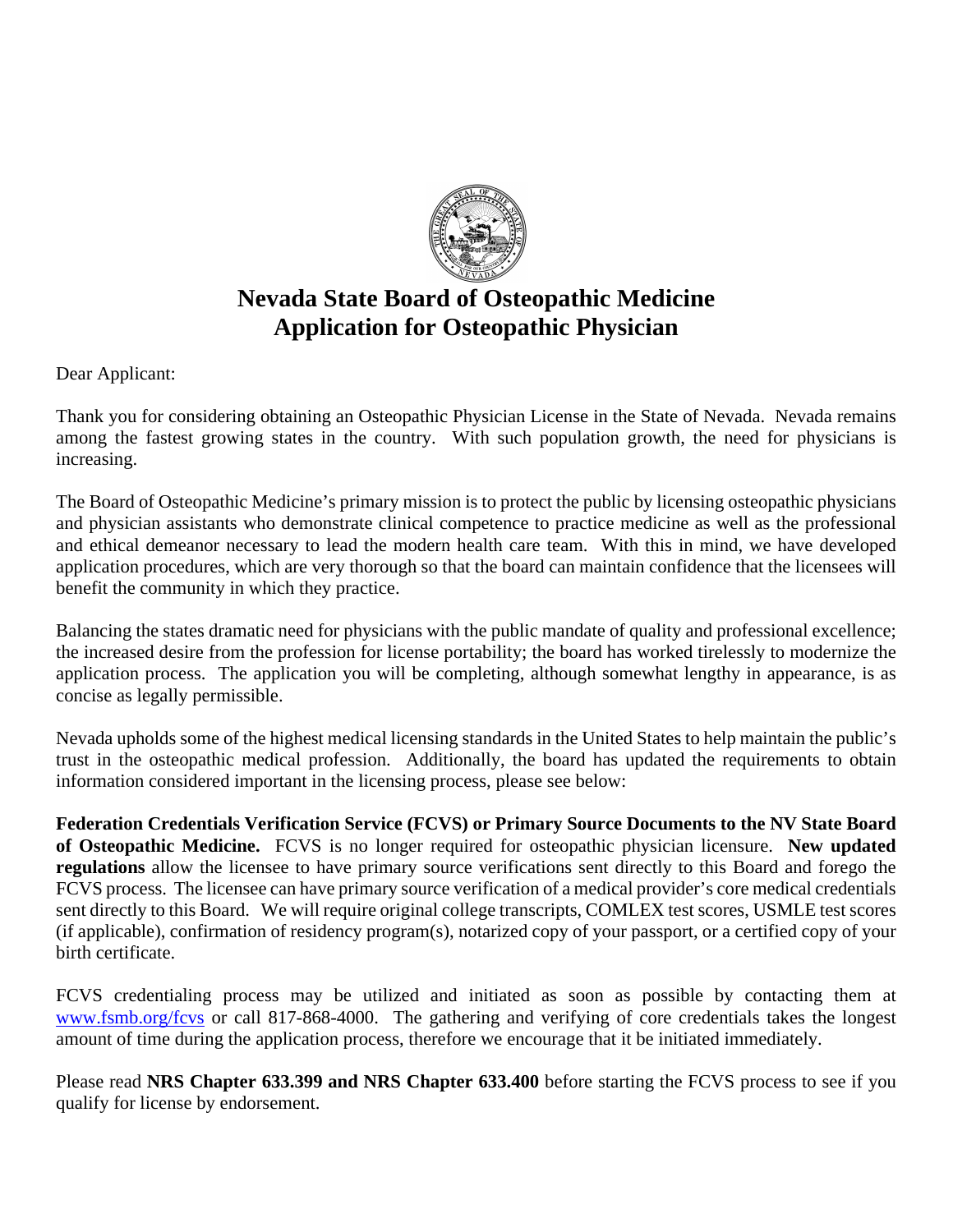**Fingerprinting for NCIC** – National Criminal Information Center (FBI)**.** Pursuant to NRS 633.309, all applicants of licensure (except a special license) must submit to the board a complete set of fingerprints for a criminal background check. Although a criminal record or history may not be absolute grounds for denial of licensure, these and all issues will be seriously considered and MUST be disclosed on your application before this report is received in our office.

**Per AB275: An Applicant for a license who does not have a social security number must provide an alternative personally identifying number, including, without limitation, his or her individual taxpayer identification number, when completing an application for a license.**

After we have received your completed application with the fee, the FCVS report or primary source documents, the criminal background check report, and all other required forms, the packet for licensure will be reviewed by our Executive Director and pre-approved to be sent to our Board Members for their review. If the packet is accepted you will receive an email letting you know that you have been scheduled for consideration at the next board meeting.

If you are a resident who is enrolled in a postgraduate training program in this State, has completed 24 months of the program and has committed, in writing, that you will complete the program, a proof of satisfactory completion of the postgraduate training program **must** be sent to us within 120 days after the scheduled completion of the program.

An interview may be required if the Executive Director and President of the Board deem it necessary to explore your packet more thoroughly if certain information was learned during the application process. All applicants required to attend an interview with the Board are notified at least 21 working days prior to the meeting date.

Again, thank you for considering licensure! If you have any questions, regarding the application process, please do not hesitate to contact the Board office and speak with the licensing specialist.

Sincerely,

The Executive Director and Licensing Staff of Nevada State Board of Osteopathic Medicine 2275 Corporate Circle, Suite 210 Henderson, NV 89074 Phone: 702-732-2147 ext. 222 Fax: 702-732-2079 Toll Free: 877-725-7828 Email: [nmontano@bom.nv.gov](mailto:nmontano@bom.nv.gov) Website: [www.bom.nv.gov](http://www.bom.nv.gov/)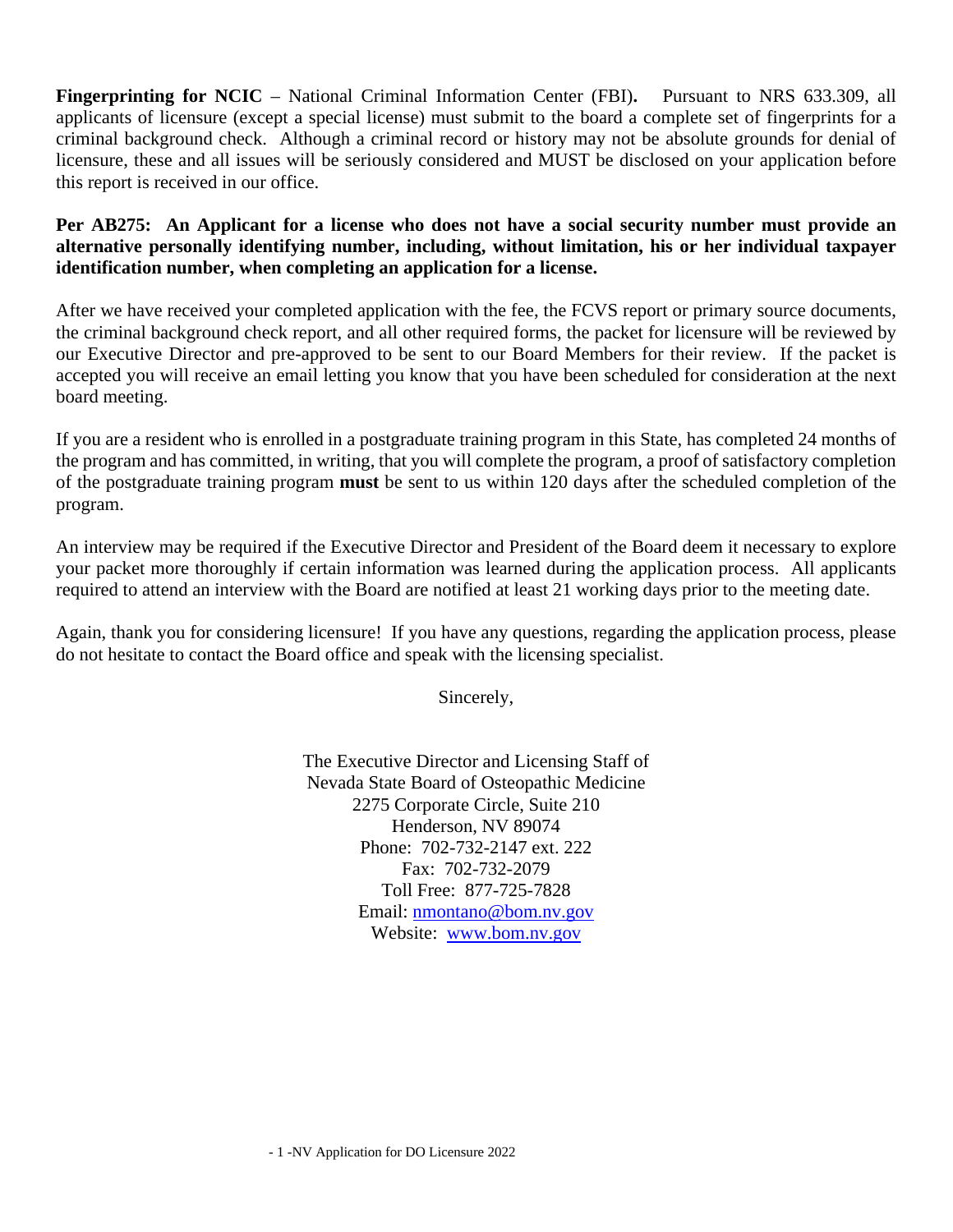

### **Nevada State Board of Osteopathic Medicine Application for Osteopathic Physician Licensure Requirements and Instructions**

#### **Minimum Requirements for Licensure refer to NRS 633.311.**

- 1. 21 YEARS OF AGE and,
- 2. GRADUATION FROM A SCHOOL OF OSTEOPATHIC MEDICINE BEFORE 1995, and
- a. COMPLETION OF A HOSPITAL INTERNSHIP
	- b. ONE YEAR OF POSTGRADUATE TRAINING THAT COMPLIES WITH THE STANDARDS OF INTERN TRAINING ESTABLISHED BY THE AOA, or
- 3. GRADUATED FROM A SCHOOL OF OSTEOPATHIC MEDICINE AFTER 1995 and
	- a. COMPLETED 3 YEARS OF PROGRESSIVE POSTGRADUATE MEDICAL EDUCATION AS A RESIDENT IN THE UNITED STATES OR CANADA IN A PROGRAM APPROVED BY THE BOARD, AOA, OR THE ACCME, or
	- b. IS A RESIDENT WHO IS ENROLLED IN A POSTGRADUATE TRAINING PROGRAM IN THIS STATE, HAS COMPLETED 24 MONTHS OF THE PROGRAM, AND HAS COMMITTED IN WRITING TO COMPLETE THE PROGRAM, and
- 4. PASSES ALL PARTS OF THE LICENSING EXAM OF THE NBOME, or the FEDERATION OF STATE MEDICAL BOARDS OF THE UNITED STATES, INC., or ALL PARTS OF THE LICENSING EXAM OF THE BOARD, A STATE TERRITORY OR POSSESSION OF THE UNITED STATES OR THE DISTRICT OF COLUMBIA AND IS ELIGIBLE FOR CERTIFICATION BY A SPECIALTY BOARD OF THE AOA OR AMERICAN BOARD OF MEDICAL SPECIALTIES; or.
- 5. PASSAGE OF A COMBINATION OF THE PARTS OF THE LICENSING EXAMS SPECIFIED IN ITEM 6 THAT IS APPROVED BY THE BOARD.
- 6. COMPLETION OF THE APPLICATION AND ALL REQUESTED DOCUMENTATION; and.
- 7. SUBMISSION OF 1 (ONE) FINGERPRINT CARD.
- 8. PAYMENT OF FEES: **Per temporary Board policy approved on April 12, 2022, application fees will be waived for new licenses issued in Nevada between July 1, 2022 and June 30, 2023. Fingerprinting fees of \$50 will continue to be charged.**

#### **INSTRUCTIONS**

**Application** (pages 1-9): Completed by the applicant, notarized as indicated, and returned to the Nevada State Board of Osteopathic Medicine with the application fee*.*

#### **FEES ARE NON-REFUNDABLE** AND ONLY APPLY TO THE YEAR THAT YOUR LICENSE IS APPROVED. THIS BOARD HAS A YEARLY RENEWAL.

**FCVS:** You can enroll in this service immediately at www.fsmb.org/fcvs or call 817-868-4000. **In lieu of the FCVS packet**, you may have primary source verification of medical school, testing such as COMLEX, NBOME, and USMLE, residency confirmation, and a certified birth certificate or notarized passport. Unless you qualify for license by endorsement; please see NRS 633.399 and NRS 633.400 for requirements.

**FBI Fingerprint Card** and instructions will be sent to you upon receipt of this APPLICATION, the online application, **or** you can call to get them mailed to you.

Form #1, **VERIFICATION OF LICENS**E: Applicant is to fill out top portion and then forward to each State Board in which a license is/was held. Each state board will complete the bottom portion and return to the *Nevada State Board of Osteopathic Medicine*. Many States charge a fee for verification, which is the responsibility of the applicant. This form will only be accepted if received *FROM* that states professional licensing authority or board. We **do** accept verification throug[h www.VeriDoc.org.](http://www.veridoc.org/) 

Form #2, **MEDICAL MALPRACTICE:** Applicant is to complete this form if there is an open, closed, or dismissed medical malpractice claim. Please also provide copies of the court documents for each case.

Form #4, **AFFIDAVIT OF MORAL AND PROFESSIONAL CHARACTER**: Applicant provides to three references and returns directly to the Board after being completed and notarized. **At least one Affidavit must be completed by a medical professional the applicant has known for at least three (3) years or more.** Additional copies may be obtained by photocopying Form 4.

If additional space is required for answers, separate sheets may be attached to the application. All additional sheets must be 8 and  $\frac{1}{2}x$ 11 inches in size. Any "Yes" question other than #14 and #15 on the survey section **MUST** be explained on a separate sheet of paper. **No Application will be processed prior to receipt of all required fees.**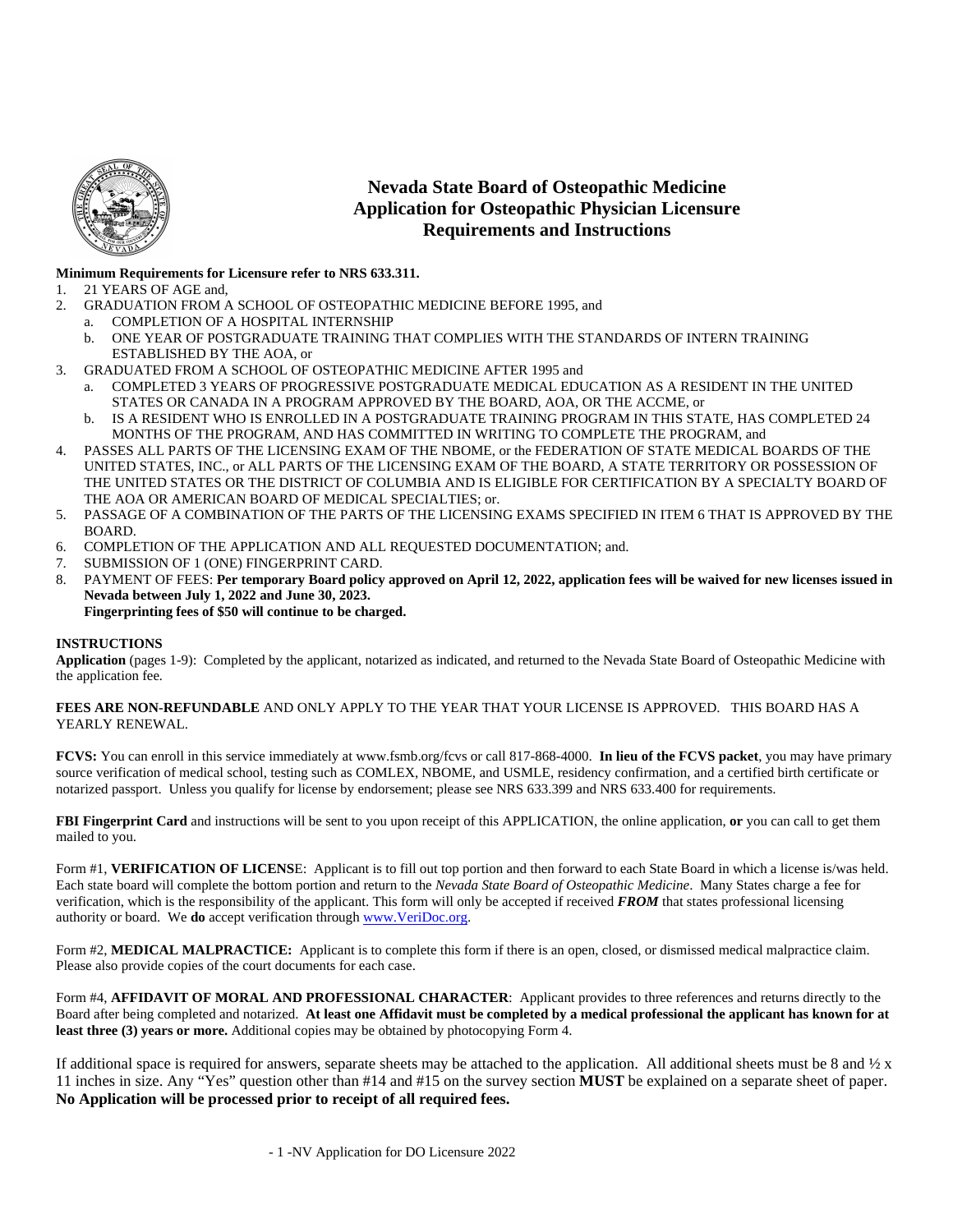# **Checklist**

After completing the enclosed application, you are responsible for submitting the application along with certain documents. This checklist is intended to help you ensure that all proper documents accompany your application.

| Completed Application                                                                                                                                                                                                              |  |
|------------------------------------------------------------------------------------------------------------------------------------------------------------------------------------------------------------------------------------|--|
| State Licensure Verification form sent to the Board from all<br>states in which you have ever held <b>any</b> healthcare license(s)                                                                                                |  |
| Enclose and have notarized the completed "Affidavit and<br>Authorization for Release of Information" form with this<br>application when submitting it to the Board                                                                 |  |
| Federation Credentials Verification Service (FCVS) completed<br>report or Primary Source Documents                                                                                                                                 |  |
| Per temporary Board policy approved on April 12, 2022, application<br>fees will be waived for new licenses issued in Nevada between July 1,<br>2022 and June 30, 2023.<br>Fingerprinting fees of \$50 will continue to be charged. |  |
| Child Support Information Form (per NRS 633.307)                                                                                                                                                                                   |  |
| Proof of residency program                                                                                                                                                                                                         |  |
| Completed Medical Malpractice and or Professional Liability<br>Reporting form or <b>any and all</b> malpractice claims, settlements,<br>and or judgments.                                                                          |  |
| 1 (one) Completed FBI Applicant Fingerprint Card, authorization<br>form, and identification form.                                                                                                                                  |  |
| Copy of Board Specialty Certification if applying for license by<br>endorsement. See NRS 633.399 and NRS 633.400.                                                                                                                  |  |
| 3 (three) Affidavits of Moral and Professional Character from<br>licensed DO, MD, PA, or APRN.                                                                                                                                     |  |

It is your responsibility to immediately notify the board in writing of any changes to the answers to any of the questions contained in this application if such a change occurs at any time prior to a license being granted to you by the board.

All forms should be sent directly to the board unless otherwise indicated:

**Nevada State Board of Osteopathic Medicine 2275 Corporate Circle, Suite 210 Henderson, NV 89074 Phone: 702-732-2147 Fax: 702-732-2079 Toll Free: 877-325-7828 Email: [nmontano@bom.nv.gov](mailto:nmontano@bom.nv.gov)**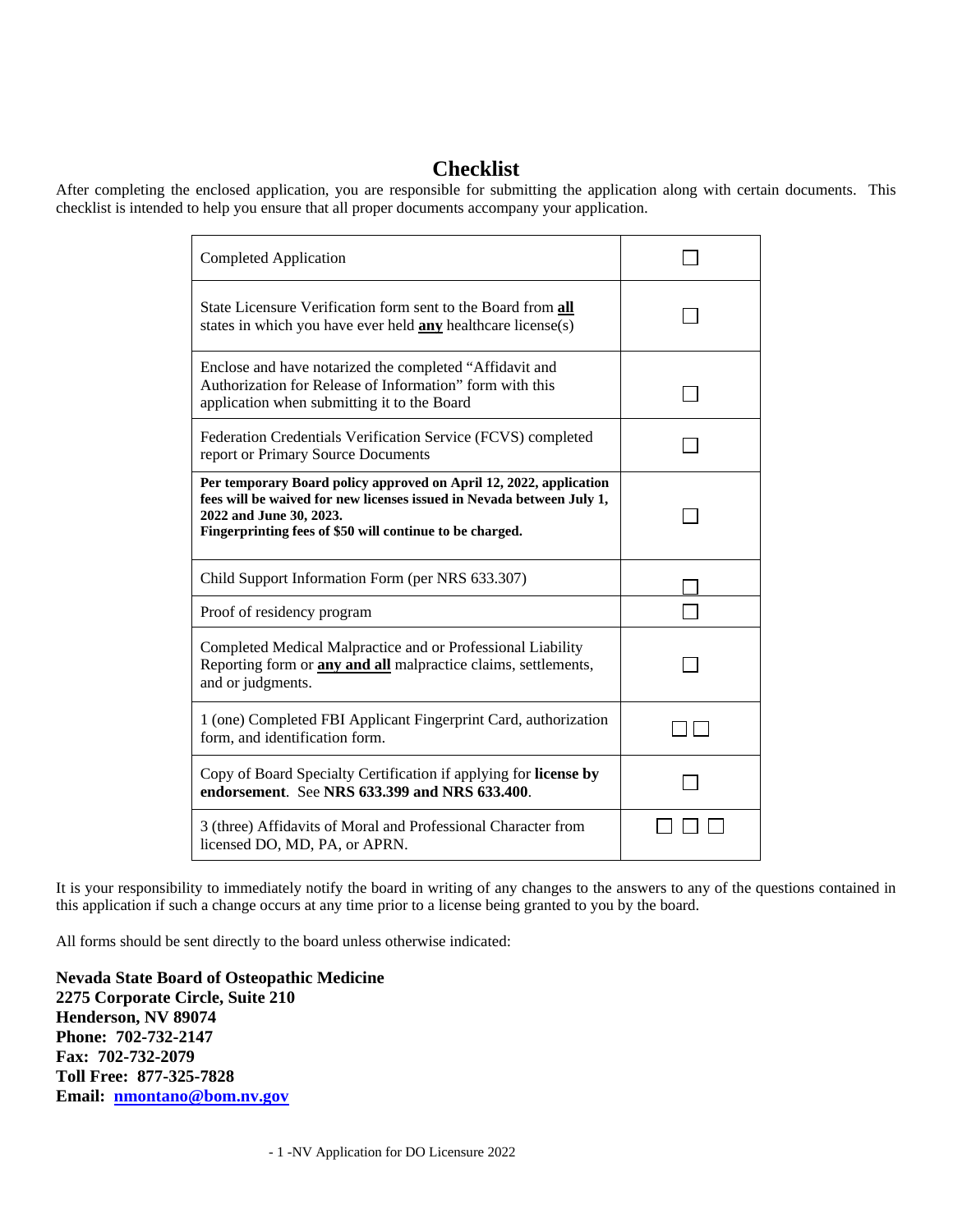# **State of Nevada - Board of Osteopathic Medicine Application for Osteopathic Physician Licensure**

**1. Name:** Indicate your full legal name. If your name has changed at any time during your life, you must submit a copy of the legal document (marriage certificate, divorce decree, etc.) supporting your name change.

| 1. Full Name (use no initials) |                   |             |               |             |
|--------------------------------|-------------------|-------------|---------------|-------------|
| Last Name                      | <b>First Name</b> | Middle Name | <b>Suffix</b> | Maiden Name |
| All other names used           |                   |             |               |             |

**2. Address/Phone:** Please complete all sections and indicate which address you wish to be used for public access and which is to be used for mailings from the medical board. Each state's law determines whether each addresses or phone number is a public record in the state in which you are applying. You may wish to contact the licensing authority for that state for further information. Many boards publish the "Public Access" address on their website; therefore you should consider what your preferred address is for these purposes.

| 2. Address/Phone                                                                                                                     |                             |     |                       |                        |  |
|--------------------------------------------------------------------------------------------------------------------------------------|-----------------------------|-----|-----------------------|------------------------|--|
| <b>Practice Address</b>                                                                                                              |                             |     |                       |                        |  |
| $\Box$ Public Access<br>$\Box$ Mailing                                                                                               | <b>Street</b>               |     |                       |                        |  |
|                                                                                                                                      | City                        |     | <b>State</b>          | Zip Code               |  |
|                                                                                                                                      | Telephone                   | Fax | E-mail address        | <b>Alternate Phone</b> |  |
| <b>Home Address</b><br>$\Box$ Public Access                                                                                          | <b>Street</b>               |     |                       |                        |  |
| $\Box$ Mailing                                                                                                                       |                             |     |                       |                        |  |
|                                                                                                                                      | City                        |     | <b>State</b>          | Zip Code               |  |
|                                                                                                                                      | Telephone                   | Fax | E-mail address        | <b>Alternate Phone</b> |  |
| <b>Medical Specialty:</b>                                                                                                            |                             |     |                       |                        |  |
| Are you Board Certified in the above specialty?<br><b>Yes</b><br><b>No</b><br>$\mathbf{I}$<br>If yes, please complete the following: |                             |     |                       |                        |  |
| <b>Specialty Board</b>                                                                                                               | <b>Certification Number</b> |     | Date of Certification | <b>Expiration Date</b> |  |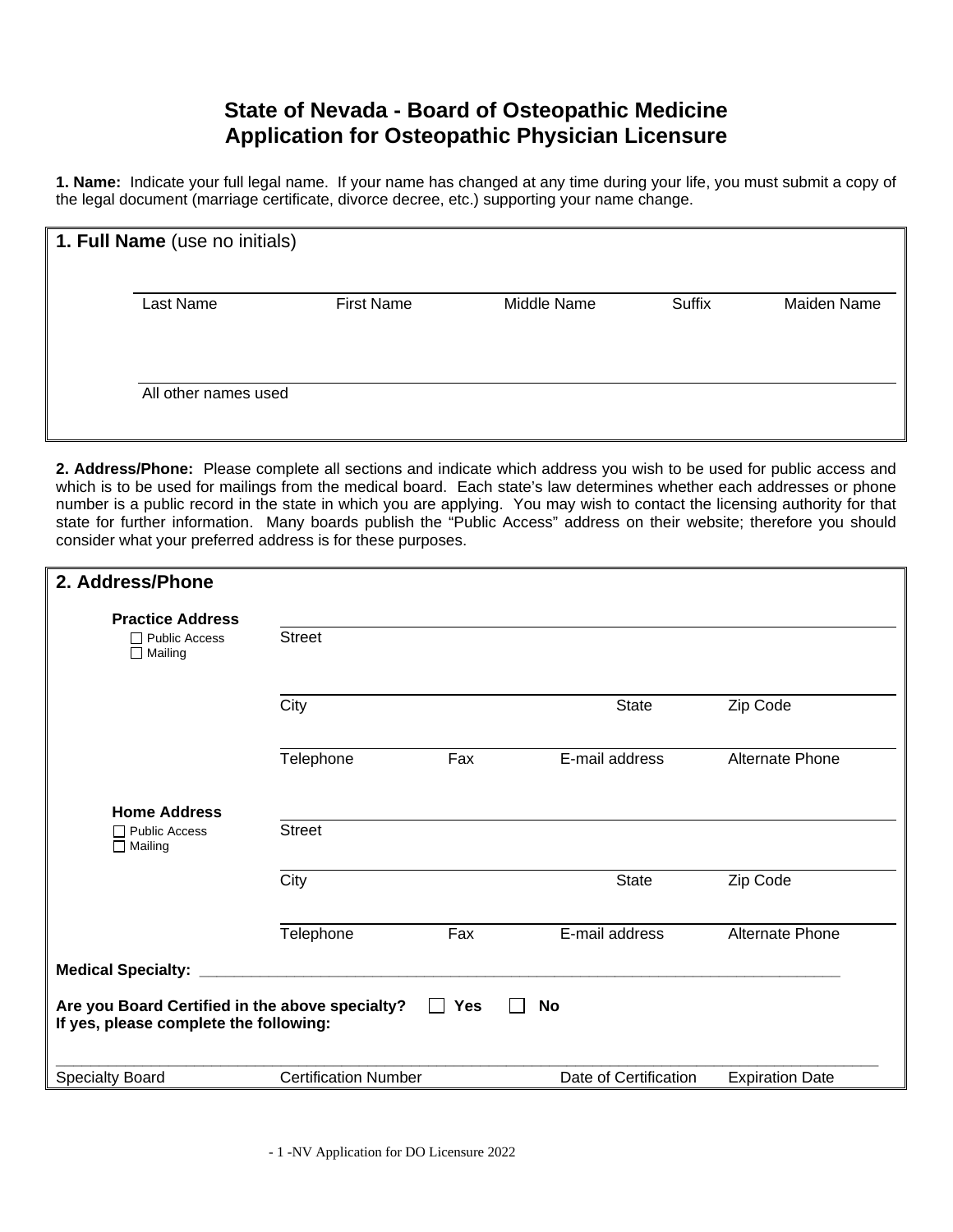| Active Military: □ Yes            | II No | <b>Spouse Active Military:</b>                                            | ∣ I Yes | - No |
|-----------------------------------|-------|---------------------------------------------------------------------------|---------|------|
| If yes, in which branch and When? |       | Have you ever served in the Armed Forces of the United States? $\Box$ Yes | No      |      |
|                                   |       |                                                                           |         |      |

Are you the surviving spouse of a veteran? **Fig. Yes** Fig. No

*Have you ever been assigned to duty for a minimum of 6 continuous years in the National Guard or a reserve component of the Armed Forces of the United States and separated from such service under conditions other than dishonorable?* □ Yes □ No

*Have you ever served the Commissioned Corps of the United States Public Health Service or the Commissioned Corps of the National Oceanic and Atmospheric Administration of the United States in the capacity of a commissioned officer while on active duty in defense of the United States and separated from such service under conditions other than dishonorable?* Yes □ No

| 3. Identification  |                               |                   |                                                                  |                                                                                                                                                                                                                                                                                                                                                                                                                                                                                                                                                                                                                                                  |
|--------------------|-------------------------------|-------------------|------------------------------------------------------------------|--------------------------------------------------------------------------------------------------------------------------------------------------------------------------------------------------------------------------------------------------------------------------------------------------------------------------------------------------------------------------------------------------------------------------------------------------------------------------------------------------------------------------------------------------------------------------------------------------------------------------------------------------|
|                    |                               |                   |                                                                  |                                                                                                                                                                                                                                                                                                                                                                                                                                                                                                                                                                                                                                                  |
|                    | Date of Birth<br>(mm/dd/yyyy) | <b>Birth City</b> | <b>Birth State</b>                                               | <b>Birth Country</b>                                                                                                                                                                                                                                                                                                                                                                                                                                                                                                                                                                                                                             |
|                    | Gender                        |                   | Social Security Number (if none, see below)                      |                                                                                                                                                                                                                                                                                                                                                                                                                                                                                                                                                                                                                                                  |
|                    |                               | Or, If none,      |                                                                  |                                                                                                                                                                                                                                                                                                                                                                                                                                                                                                                                                                                                                                                  |
|                    |                               |                   | Alternative Personal Identification Number (such as Taxpayer ID) |                                                                                                                                                                                                                                                                                                                                                                                                                                                                                                                                                                                                                                                  |
|                    | Height                        | Weight            | Color of Hair                                                    | Color of Eyes                                                                                                                                                                                                                                                                                                                                                                                                                                                                                                                                                                                                                                    |
| law (NRS 633.326). |                               |                   |                                                                  | Your social security number is required to facilitate reporting to the federal Healthcare Integrity & Protection Data Bank (42 U.S.C. Sections 1320a-7e(b),<br>5 U.S.C. Section 552a, and 45 C.F.R. pt. 61) and for accurate identification under the federal and state child support enforcement law (42 U.S.C. Section<br>666 and applicable state law). It may also be used for reporting to the National Practitioner Data Bank (42 U.S.C. Section 11101 and 45 C.F.R. pt. 60)<br>and for other investigative/enforcement purposes in compliance with state laws governing physician discipline or as otherwise required by state or federal |

**4.** List name and address for any and all colleges or universities attended other than schools where professional medical education was received.

|   | 4. Colleges or Universities (attach additional pages if necessary) |       |          |         |                                        |                    |        |  |
|---|--------------------------------------------------------------------|-------|----------|---------|----------------------------------------|--------------------|--------|--|
| 1 | <b>School Name</b>                                                 |       |          | Address |                                        |                    |        |  |
|   | City                                                               | State | Zip Code | Country | <b>Attendance Dates</b><br>$From - To$ | Graduation<br>Date | Degree |  |
| 2 | <b>School Name</b>                                                 |       |          | Address |                                        |                    |        |  |
|   | City                                                               | State | Zip Code | Country | <b>Attendance Dates</b><br>$From - To$ | Graduation<br>Date | Degree |  |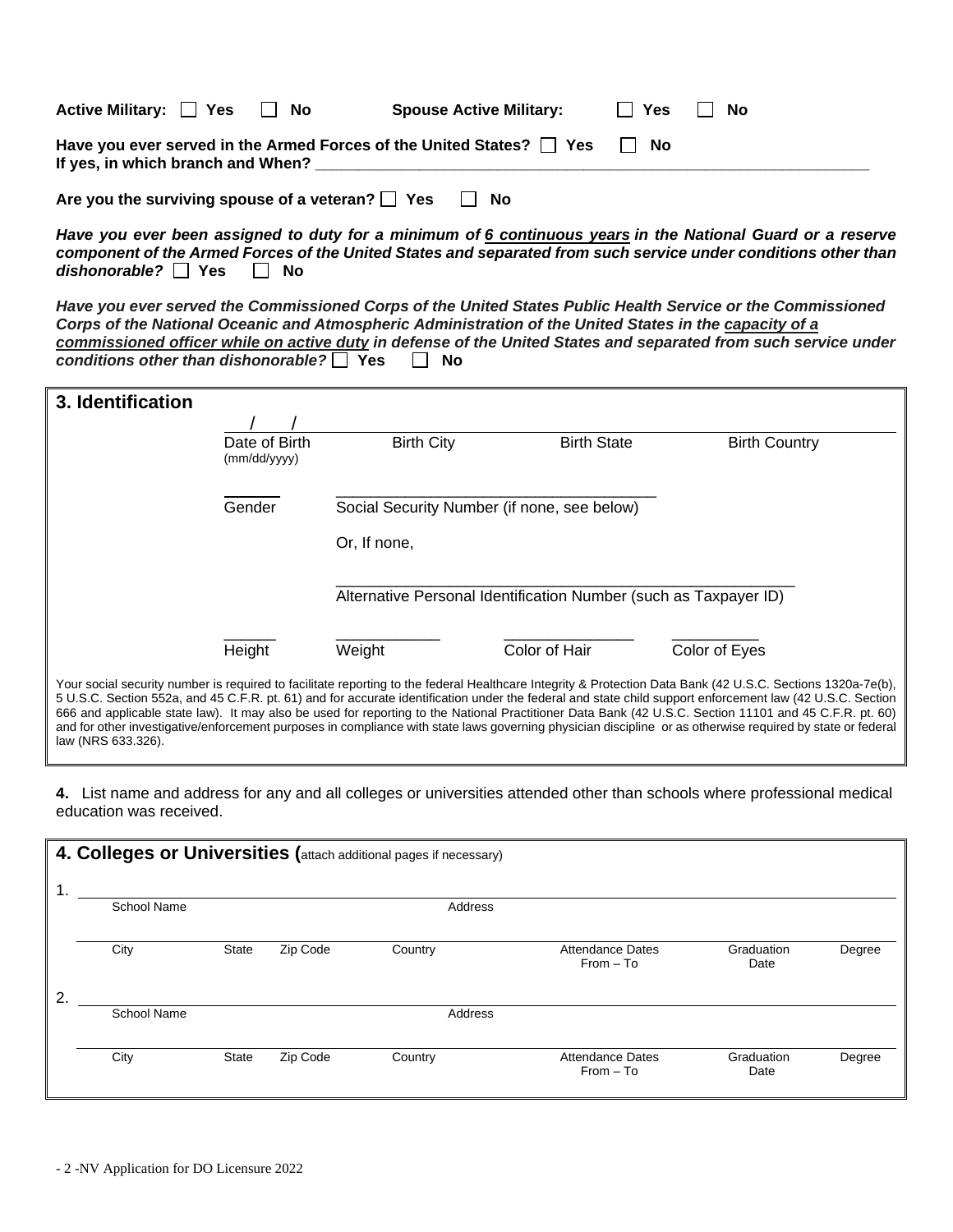**5. Medical School:** List **all** medical schools you have attended, even those from which you did not graduate in chronological order. Attach an additional sheet if necessary.

| $\overline{1}$ . | 5. Medical School (attach additional pages if necessary) |              |          |         |                                        |                    |        |
|------------------|----------------------------------------------------------|--------------|----------|---------|----------------------------------------|--------------------|--------|
|                  | <b>School Name</b>                                       |              |          |         | Address                                |                    |        |
|                  | City                                                     | <b>State</b> | Zip Code | Country | Attendance Dates<br>$From - To$        | Graduation<br>Date | Degree |
| $\mathbf{2}$     |                                                          |              |          |         |                                        |                    |        |
|                  | <b>School Name</b>                                       |              |          |         | Address                                |                    |        |
|                  | City                                                     | <b>State</b> | Zip Code | Country | <b>Attendance Dates</b><br>$From - To$ | Graduation<br>Date | Degree |

### **6. Child Support Information:** Select a response and sign below.

| 6. Child Support Information (per NRS 633.326)                                                                                                                                                                                                                                                        |
|-------------------------------------------------------------------------------------------------------------------------------------------------------------------------------------------------------------------------------------------------------------------------------------------------------|
| Please mark the appropriate response:                                                                                                                                                                                                                                                                 |
| am NOT subject to a court order for the support of a child.                                                                                                                                                                                                                                           |
| AM subject to a court order for the support of one or more children and am in compliance with the order or am in<br>compliance with a plan approved by the District Attorney or other controlling public agency enforcing the order for<br>the repayment of the amount owed pursuant to the order; or |
| AM subject to a court order for the support of one or more children and am not in compliance with the order or a<br>plan approved by the District Attorney or other public agency enforcing the order for the repayment of the amount<br>owed pursuant to the order.                                  |
| Signature of Applicant                                                                                                                                                                                                                                                                                |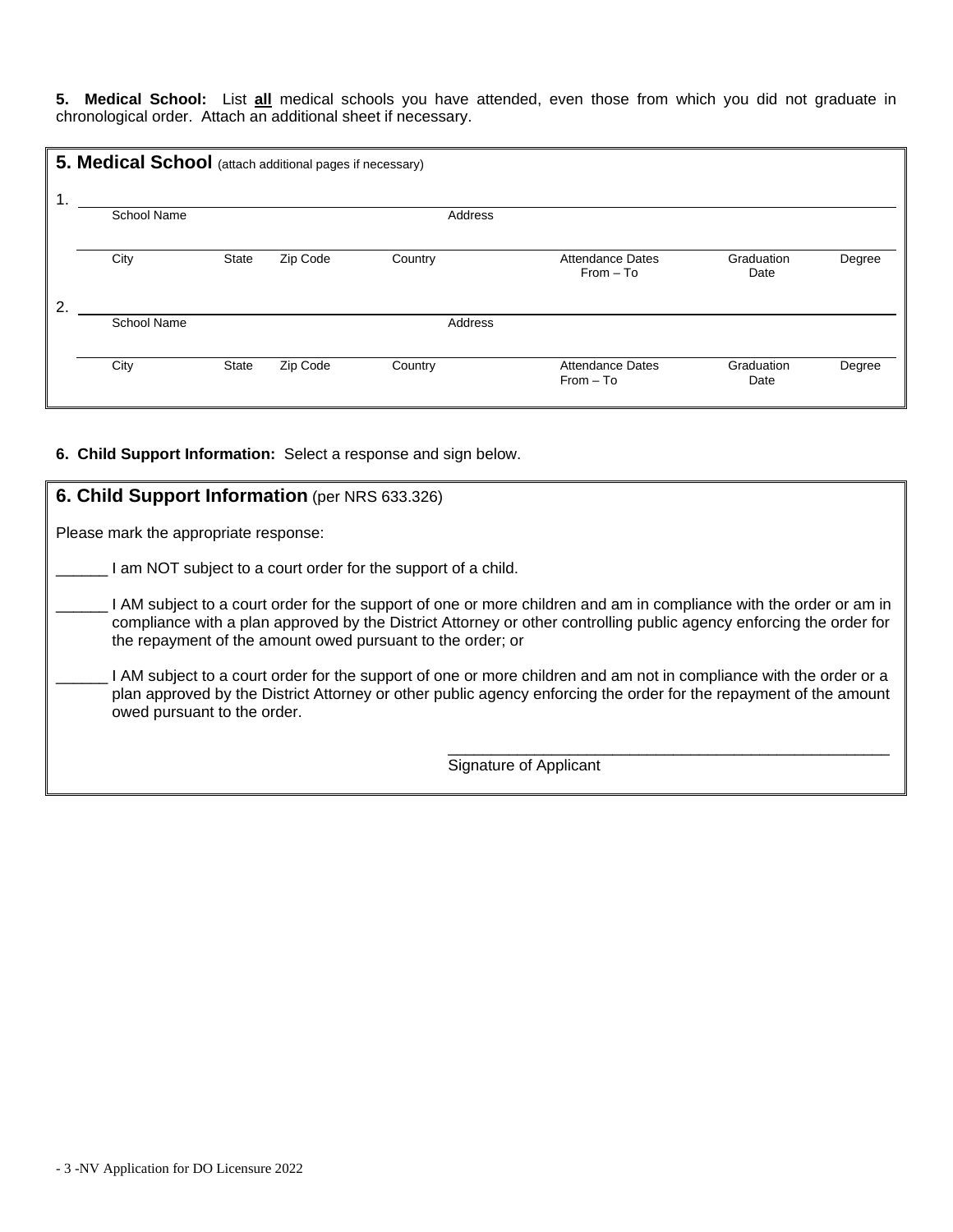## **7. Examination History:**

| 7. Examination History                                                                                                                                                                                                               |                                                                                                                      |                          |                    |  |  |  |
|--------------------------------------------------------------------------------------------------------------------------------------------------------------------------------------------------------------------------------------|----------------------------------------------------------------------------------------------------------------------|--------------------------|--------------------|--|--|--|
| List each licensure examination, U.S. or international, you have taken (USMLE, NBME, NBOME, Etc.). If additional space<br>is necessary, please enclose a separate sheet with your application and include all the information below. |                                                                                                                      |                          |                    |  |  |  |
| Examination                                                                                                                                                                                                                          | Most Recent Date taken (Month/Year)                                                                                  | Passed (P) or Failed (F) | Number of attempts |  |  |  |
| <b>State Board Exam</b>                                                                                                                                                                                                              | the contract of the contract of the contract of the contract of the contract of                                      | $\Box$ p $\Box$ f        |                    |  |  |  |
| <b>State</b>                                                                                                                                                                                                                         |                                                                                                                      |                          |                    |  |  |  |
| NBOME Part I                                                                                                                                                                                                                         |                                                                                                                      | P<br><b>TE</b>           |                    |  |  |  |
| <b>NBOME Part II</b>                                                                                                                                                                                                                 |                                                                                                                      | P<br>l IF                |                    |  |  |  |
| □ NBOME Part III                                                                                                                                                                                                                     |                                                                                                                      | P<br>l IF                |                    |  |  |  |
| <b>COMVEX</b>                                                                                                                                                                                                                        |                                                                                                                      | P<br>- IF                |                    |  |  |  |
| <b>COMLEX Part I</b>                                                                                                                                                                                                                 |                                                                                                                      | P<br>l IF                |                    |  |  |  |
| <b>COMLEX Part II CE</b>                                                                                                                                                                                                             |                                                                                                                      | P<br>- IF                |                    |  |  |  |
| <b>COMLEX Part II PE</b>                                                                                                                                                                                                             | <u> 1989 - Johann Stein, mars an dùthchan an t-Alban ann an t-Alban ann an t-Alban ann an t-Alban ann an t-Alban</u> | P<br>- IF                |                    |  |  |  |
| <b>COMLEX Part III</b>                                                                                                                                                                                                               |                                                                                                                      | P<br>- IF                |                    |  |  |  |
| $\sqcap$ SPEX                                                                                                                                                                                                                        |                                                                                                                      | P<br>l IF                |                    |  |  |  |
| $\overline{\phantom{1}}$ FLEX Pre-1985                                                                                                                                                                                               |                                                                                                                      | P<br>l IF                |                    |  |  |  |
| FLEX Component 1                                                                                                                                                                                                                     |                                                                                                                      | P<br>- IF                |                    |  |  |  |
| $\Box$ FLEX Component 2                                                                                                                                                                                                              |                                                                                                                      | P<br>l IF                |                    |  |  |  |
| $\Box$ USMLE Step I                                                                                                                                                                                                                  |                                                                                                                      | P<br>- IF                |                    |  |  |  |
| $\Box$ USMLE Step II                                                                                                                                                                                                                 |                                                                                                                      | P<br>- IF                |                    |  |  |  |
| USMLE Step III                                                                                                                                                                                                                       |                                                                                                                      | P<br>- IF                |                    |  |  |  |
|                                                                                                                                                                                                                                      |                                                                                                                      |                          |                    |  |  |  |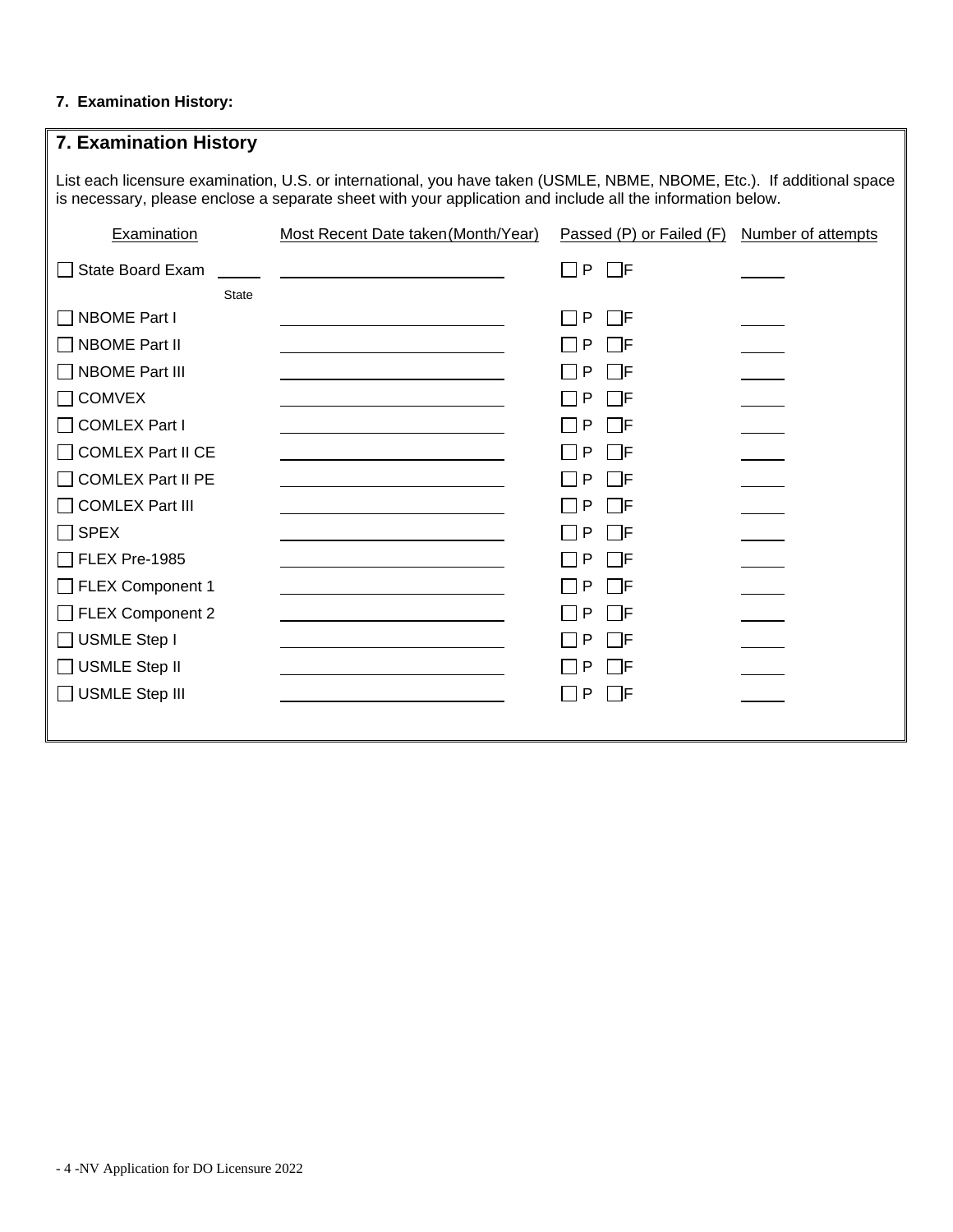**8. Postgraduate Training:** List **all** postgraduate programs you have attended, even those you did not complete, including current/upcoming program. Attach an additional sheet if necessary.

| 8. Postgraduate Training (copy and attach additional pages if necessary)                           |            |                   |              |                                                          |         |
|----------------------------------------------------------------------------------------------------|------------|-------------------|--------------|----------------------------------------------------------|---------|
| Complete name and address of hospital where training was conducted (Do Not Abbreviate)             |            |                   |              |                                                          |         |
| <b>Hospital Name</b>                                                                               |            |                   |              |                                                          |         |
| <b>Hospital Address</b>                                                                            |            | City              | <b>State</b> | <b>Zip Code</b>                                          | Country |
| PGY: ___ (e.g., 1, 2, 3, etc.) □ Internship                                                        | Residency  | □Fellowship       | □Research    | □Other________________                                   |         |
|                                                                                                    |            |                   |              |                                                          |         |
| From: Month<br>Year<br><b>Month</b>                                                                | Year       |                   |              | <b>_Successfully Completed?</b> □ Yes □ No □ In Progress |         |
| <b>Hospital Name</b>                                                                               |            |                   |              |                                                          |         |
| <b>Hospital Address</b>                                                                            |            | City              | <b>State</b> | <b>Zip Code</b>                                          | Country |
|                                                                                                    |            |                   |              | $\Box$ Other $\Box$                                      |         |
|                                                                                                    |            |                   |              |                                                          |         |
| PGY: ___ (e.g., 1, 2, 3, etc.) □ Internship                                                        | □Residency | <b>Fellowship</b> | Research     |                                                          |         |
| Department/Specialty: _____________<br>From: <b>Action</b><br>Year<br><b>Month</b><br><b>Month</b> | Year       |                   |              | <b>Successfully Completed?</b> □ Yes □ No □ In Progress  |         |
| 3.<br><b>Hospital Name</b>                                                                         |            |                   |              |                                                          |         |
|                                                                                                    |            |                   |              |                                                          |         |
| <b>Hospital Address</b>                                                                            |            | City              | <b>State</b> | <b>Zip Code</b>                                          | Country |
| PGY: $(e.g., 1, 2, 3, etc.)$ Internship                                                            | Residency  | □Fellowship       | □Research    | □Other_______________                                    |         |
| Department/Specialty: ___________                                                                  |            |                   |              |                                                          |         |
| To:<br>From:<br><b>Month</b><br>Year<br>Month                                                      | Year       |                   |              | Successfully Completed? □ Yes □ No □ In Progress         |         |
| 4.                                                                                                 |            |                   |              |                                                          |         |
| <b>Hospital Name</b>                                                                               |            |                   |              |                                                          |         |
| <b>Hospital Address</b>                                                                            |            | City              | <b>State</b> | Zip Code                                                 | Country |
| PGY: $(e.g., 1, 2, 3, etc.)$ Internship                                                            | □Residency | □Fellowship       | □Research    | $\Box$ Other $\_$                                        |         |
| Department/Specialty: __________                                                                   |            |                   |              |                                                          |         |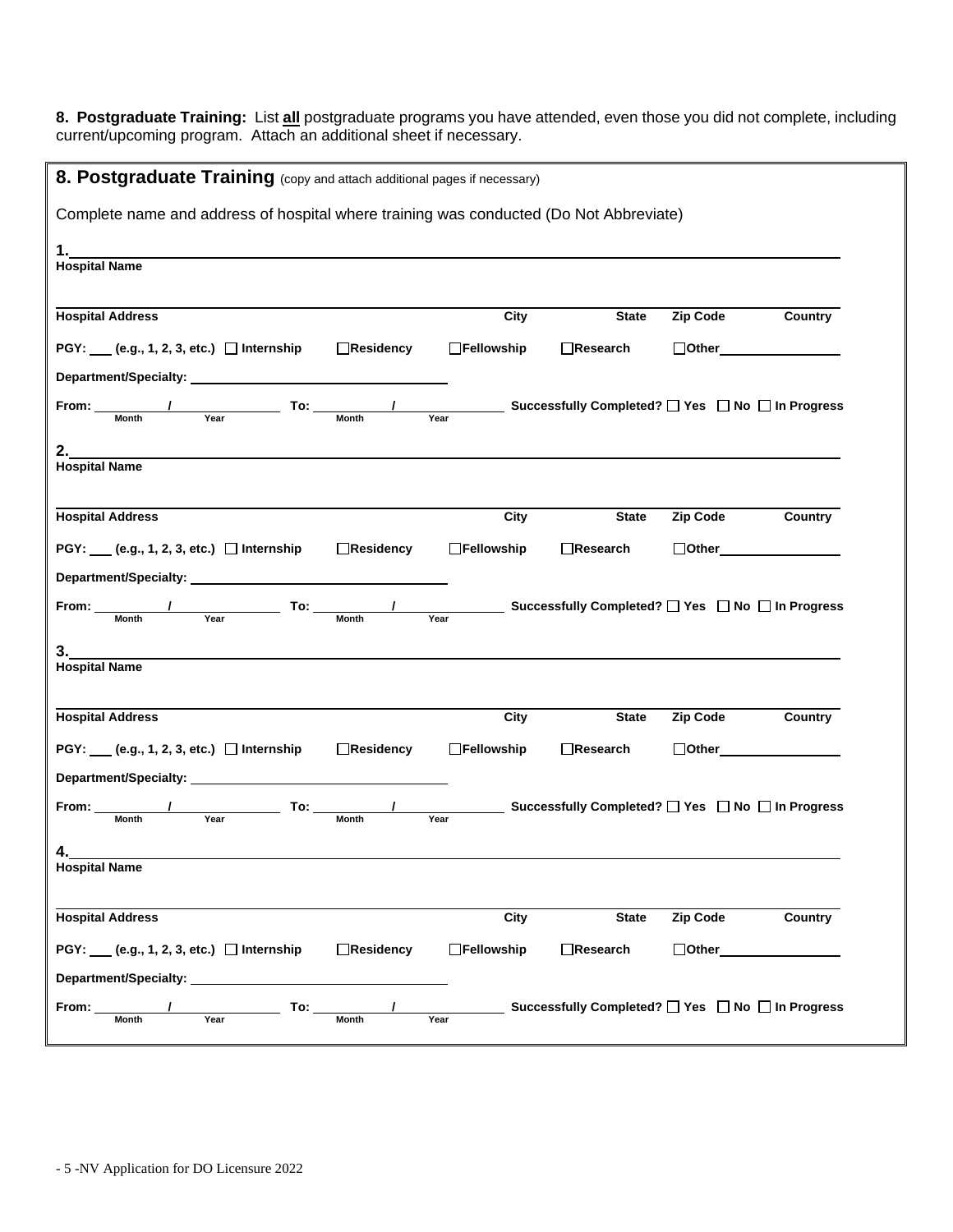**9. State or Professional Licensure:** You must complete the attached "Licensure Verification" form and forward it to **all** states in which you have held **any** healthcare license or certification. The verifying entity must forward all documentation directly to this board. Some state boards charge a fee for this information. Contact the state board where you hold or held a license to determine their requirements.

| <b>9. State Licensure</b> -DO only - all others complete the section below; attach additional pages if necessary |                                      |                                                                                                                |  |  |  |
|------------------------------------------------------------------------------------------------------------------|--------------------------------------|----------------------------------------------------------------------------------------------------------------|--|--|--|
|                                                                                                                  | (Special, Training, or Full License) | 1. State_______Type _________________License Number______________________Status_________Issue Date_________    |  |  |  |
|                                                                                                                  | (Special, Training, or Full License) | 2. State_______Type__________________License Number______________________Status_________Issue Date___________  |  |  |  |
|                                                                                                                  | (Special, Training, or Full License) | 3. State Type Type License Number Status Status Issue Date                                                     |  |  |  |
|                                                                                                                  | (Special, Training, or Full License) | 4. State_______Type__________________License Number___________________Status_________Issue Date___________     |  |  |  |
|                                                                                                                  | (Special, Training, or Full License) | 5. State_______Type____________________License Number___________________________Status_________Issue Date_____ |  |  |  |
|                                                                                                                  | (Special, Training, or Full License) | 6. State_______Type_________________License Number____________________Status________Issue Date______           |  |  |  |
|                                                                                                                  | (Special, Training, or Full License) | 7. State_______Type__________________License Number______________________Status_________Issue Date___________  |  |  |  |
|                                                                                                                  | (Special, Training, or Full License) | 8. State_______Type__________________License Number______________________Status_________Issue Date____________ |  |  |  |
|                                                                                                                  | (Special, Training, or Full License) | 9. State Type License Number Status Status Status Status Status Status Status Status State                     |  |  |  |
|                                                                                                                  | (Special, Training, or Full License) | 10. State Type License Number Status Status Issue Date                                                         |  |  |  |

|  | All Other Healthcare Licensure/Certification (e.g., RN, PA, etc.) - attach additional pages if necessary. |                   |
|--|-----------------------------------------------------------------------------------------------------------|-------------------|
|  | 1. State _______Type ___________________License Number _________________________                          | Status Issue Date |
|  | 2. State _______Type ____________________License Number ________________________                          | Status Issue Date |
|  | 3. State Type License Number                                                                              | Status Issue Date |
|  | 4. State Type Christian License Number                                                                    | Status Issue Date |
|  | 5. State_______Type_________________License Number______________________________                          | Status Issue Date |

Applicant Name: Date:

- 6 -NV Application for DO Licensure 2022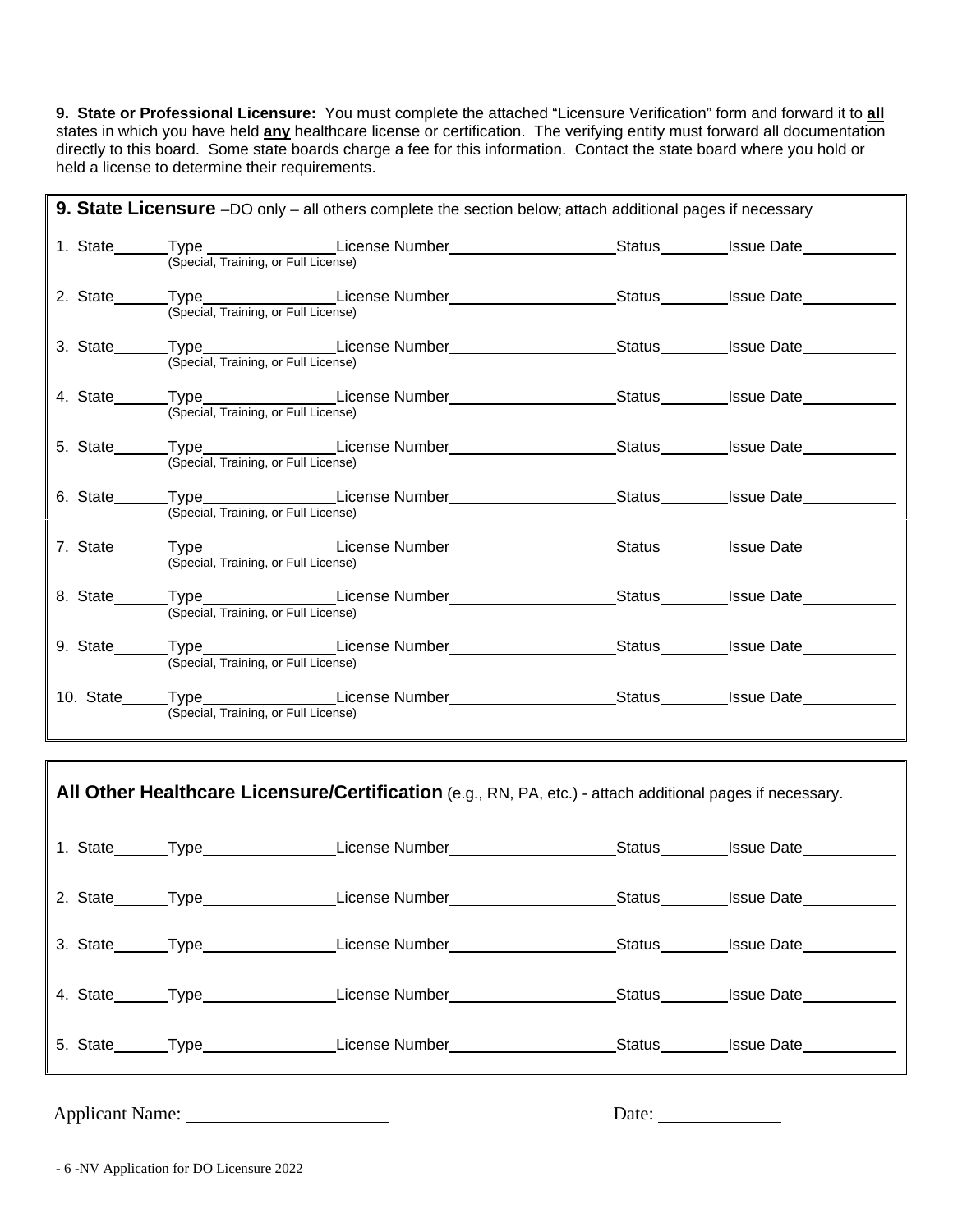**10. Chronology of Activities:** Please provide a chronological listing of **all medical and non-medical employment** for the past ten (10) years. Use an additional page to account for non-professional activities and any other gaps in time between professional experiences, including military duty.

| Dates:<br>From/To | <b>Practice/Employment</b>                                            |                                        |  |  |  |
|-------------------|-----------------------------------------------------------------------|----------------------------------------|--|--|--|
| 1.                |                                                                       |                                        |  |  |  |
| From:             | Practice/Employment Name                                              |                                        |  |  |  |
|                   | Practice/Employment Address                                           | City<br>State<br>Zip Code<br>Country   |  |  |  |
| To:               |                                                                       |                                        |  |  |  |
|                   |                                                                       |                                        |  |  |  |
| 2.                |                                                                       |                                        |  |  |  |
| From:             | Practice/Employment Name                                              |                                        |  |  |  |
|                   | Practice/Employment Address                                           | City<br>State Zip Code Country         |  |  |  |
| To:               |                                                                       |                                        |  |  |  |
|                   | □Employment □Staff Privileges □Affiliation □Other                     |                                        |  |  |  |
| 3.                |                                                                       |                                        |  |  |  |
| From:             | Practice/Employment Name                                              |                                        |  |  |  |
|                   | Practice/Employment Address                                           | Zip Code<br>City<br>State<br>Country   |  |  |  |
| To:               |                                                                       |                                        |  |  |  |
|                   | □Employment □Staff Privileges □Affiliation □Other                     |                                        |  |  |  |
| 4.                |                                                                       |                                        |  |  |  |
| From:             | Practice/Employment Name                                              |                                        |  |  |  |
|                   | Practice/Employment Address                                           | City<br>State    Zip Code<br>Country   |  |  |  |
| To:               |                                                                       |                                        |  |  |  |
|                   |                                                                       |                                        |  |  |  |
| 5.                |                                                                       |                                        |  |  |  |
| From:             | Practice/Employment Name                                              |                                        |  |  |  |
|                   | Practice/Employment Address                                           | Zip Code<br>City<br>State<br>Country   |  |  |  |
| To:               |                                                                       | % Clinical _____ % Administrative ____ |  |  |  |
|                   | □Employment<br>□Staff Privileges<br>□Affiliation<br>$\Box$ Other $\_$ |                                        |  |  |  |

**10. Chronology of Activities** (copy and attach additional pages if necessary)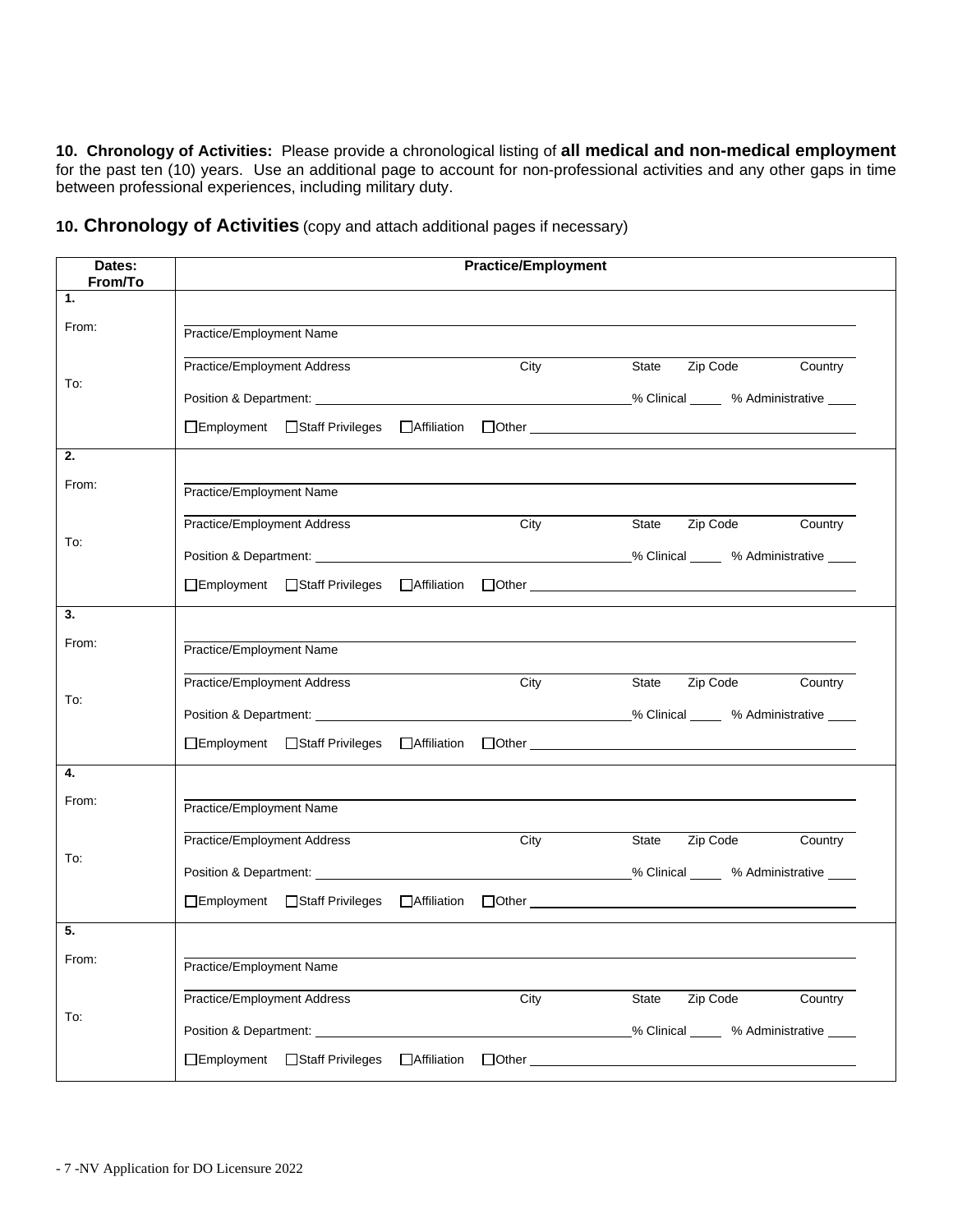|    | 11. Questions: Please answer yes or no to the following questions. All, 'yes', answers in questions 1 through 14 must<br>be explained on a separate sheet of 81/2 x 11 piece of paper. Each numbered question corresponds to a<br>numbered, 'yes', or, 'no', check box on the right side of this page.                                                                                                                                                      |            |                                              |           |
|----|-------------------------------------------------------------------------------------------------------------------------------------------------------------------------------------------------------------------------------------------------------------------------------------------------------------------------------------------------------------------------------------------------------------------------------------------------------------|------------|----------------------------------------------|-----------|
|    | 1. Have any disciplinary or administrative actions ever been taken against any healing art license which you now<br>hold or have held by the U.S. Military, U.S. Public Health Service, or other U.S. federal government entity?                                                                                                                                                                                                                            | 1.         | ∐Yes ∐No                                     |           |
|    | 2. Have you ever been denied a license, permission to practice medicine or any other healing art, or permission to<br>take an examination to practice medicine or any other healing art in any state, country, or U.S. territory?                                                                                                                                                                                                                           | 2.         | $\Box$ Yes $\Box$ No                         |           |
|    | 3. Have you ever had a medical license revoked, suspended, or limited in any state, or U.S. territory?                                                                                                                                                                                                                                                                                                                                                      | 3.         | _Yes □No                                     |           |
|    | 4. Have you ever voluntarily surrendered a license to practice in the healing arts in any state, country or U.S.<br>territory?                                                                                                                                                                                                                                                                                                                              | 4.         | ∏Yes ∏No                                     |           |
|    | 5. Have you ever failed a state licensure examination, any part of FLEX, COMLEX, USMLE, or NBOME even if<br>subsequently passed?                                                                                                                                                                                                                                                                                                                            | 5.         | Yes   No                                     |           |
|    | 6. Have you ever had staff privileges in a hospital denied, suspended, limited, revoked or non-renewed, or have you<br>ever resigned from a medical staff in lieu of disciplinary or administrative action? (This does not include<br>suspensions or restrictions for failure to complete medical records.)                                                                                                                                                 | 6.         | $\Box$ Yes $\Box$ No                         |           |
| 7. | Have you ever been investigated for, charged with, or convicted of unprofessional conduct, professional<br>incompetence, gross malpractice or malpractice, or any other violation or statute, rule or regulation governing the<br>practice of medicine by any medical licensing board or other agency (including Federal), hospital or medical<br>society or sued in a court of law for alleged malpractice?                                                | 7.         | $\Box$ Yes                                   | No        |
|    | 8. Have you ever been denied membership or expelled from a medical society or other professional medical<br>organization including the AOA, AMA, any member specialty board of the AOA or ABMS?                                                                                                                                                                                                                                                             | 8.         | $\Box$ Yes $\Box$ No                         |           |
|    | 9. Do you regularly take any prescription drug for therapeutic purposes?                                                                                                                                                                                                                                                                                                                                                                                    | 9.         | $\Box$ Yes $\Box$ No                         |           |
|    | 10. Have you ever surrendered your state or federal controlled substance registration or had it restricted in any way?<br>11. Do you currently have a condition including mental or physical illness or substance use disorder that impairs your<br>judgment otherwise adversely affects your ability to practice medicine in a competent, ethical and professional<br>manner?<br>If "Yes" how are you managing the impairment? (respond on separate sheet) | 10.<br>11. | $\Box$ Yes $\Box$ No<br>$\Box$ Yes $\Box$ No |           |
|    | 12. Are you now or have been within the past year investigated for, charged with or convicted of, or pled nolo contendere<br>to a violation of any federal, state or local law relating to the manufacture, distribution, or dispensing of controlled<br>substances, or to drug addiction?                                                                                                                                                                  | 12.        | $\Box$ Yes $\Box$ No                         |           |
|    | 13. Have you ever been arrested, investigated for, charged with or convicted of, or pled nolo contendere to any<br>offense, misdemeanor or felony in any state, the United States, or a foreign country? (Except minor traffic<br>violations).                                                                                                                                                                                                              | 13.        | $\Box$ Yes $\Box$ No                         |           |
|    | 14. Do you attest to knowledge of safe injection practices and CDC Guidelines?                                                                                                                                                                                                                                                                                                                                                                              | 14.        | ∐Yes                                         | - INo     |
|    | 15. If granted a license, do you intend to practice in Nevada?                                                                                                                                                                                                                                                                                                                                                                                              | 15.        | $\Box$ Yes                                   | $\Box$ No |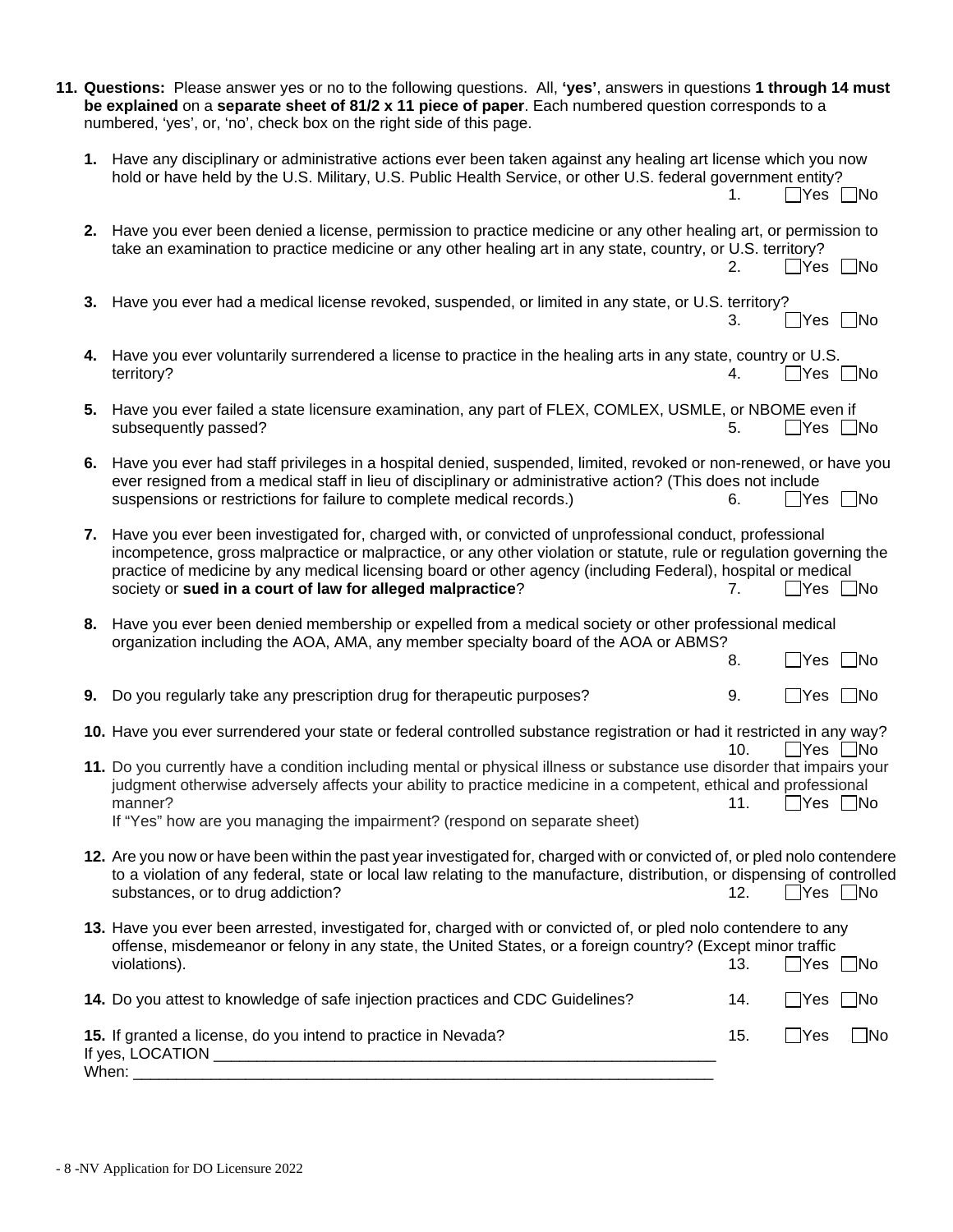**Affidavit and Authorization for Release of Information:** You must attach a recent (less than 6 months old) passport quality, color photograph of yourself to this form. Take the form to a notary public and sign the form in the presence of the notary public. The notarized form then must be sent directly to this Board.

### **Affidavit And Authorization For Release of Information**

I, the undersigned, being duly sworn, hereby certify under oath that I am the person named in this application, that all statements I have or shall make with respect thereto are true, that I am the original and lawful possessor and person named in the various forms and credentials furnished or to be furnished with respect to my application and that all documents, forms or copies thereof furnished or to be furnished with respect to my application are strictly true in every aspect.

I acknowledge that I have read and understand the Application for Physician Licensure and have answered all questions contained in the application truthfully and completely. I further acknowledge that failure on my part to answer questions truthfully and completely may lead to my being prosecuted under appropriate federal and state laws.

I authorize and request every person, hospital, clinic, government agency (local, state, federal or foreign), court, association, institution or law enforcement agency having custody or control of any documents, records and other information pertaining to me to furnish to the Board any such information, including documents, records regarding charges or complaints filed against me, formal or informal, pending or closed, or any other pertinent data and to permit the Board or any of its agents or representatives to inspect and make copies of such documents, records, and other information in connection with this application.

I hereby release, discharge and exonerate the Board, its agents or representatives and any person furnishing information, of any and all liability of every nature and kind arising out of investigation made by the Board.

I will immediately notify the board in writing of any changes to the answers to any of the questions contained in this application if such a change occurs at any time prior to a license to practice medicine being granted to me by the board

#### **I understand my failure to answer questions contained in this application truthfully and completely may lead to denial, revocation, or other disciplinary sanction of my licensure or permit to practice medicine.**

| Applicant's Signature (must be signed in the presence of a notary)                                                                                                                                                                   |                                                                                |               |  |                                                    |  |
|--------------------------------------------------------------------------------------------------------------------------------------------------------------------------------------------------------------------------------------|--------------------------------------------------------------------------------|---------------|--|----------------------------------------------------|--|
|                                                                                                                                                                                                                                      |                                                                                |               |  | Applicant Photograph                               |  |
| Applicant's Printed Last Name                                                                                                                                                                                                        |                                                                                |               |  | Securely tape or glue in<br>this square a current, |  |
| Applicant's Printed First Name, Middle Initial, and Suffix (e.g., Jr.)                                                                                                                                                               | front-view, 2-inch by 2-<br>inch passport-type color<br>photograph of yourself |               |  |                                                    |  |
| Date of Signature                                                                                                                                                                                                                    |                                                                                |               |  |                                                    |  |
|                                                                                                                                                                                                                                      |                                                                                | <b>NOTARY</b> |  |                                                    |  |
| Dated <b>Dates and Contract Contract Contract Contract Contract Contract Contract Contract Contract Contract Contract Contract Contract Contract Contract Contract Contract Contract Contract Contract Contract Contract Contrac</b> |                                                                                |               |  |                                                    |  |
|                                                                                                                                                                                                                                      |                                                                                |               |  |                                                    |  |
|                                                                                                                                                                                                                                      | SUBSCRIBED AND SWORN TO before me this ________ day of ______________, 20___.  |               |  |                                                    |  |
|                                                                                                                                                                                                                                      |                                                                                |               |  | (NOTARY PUBLIC SIGNATURE & SEAL)                   |  |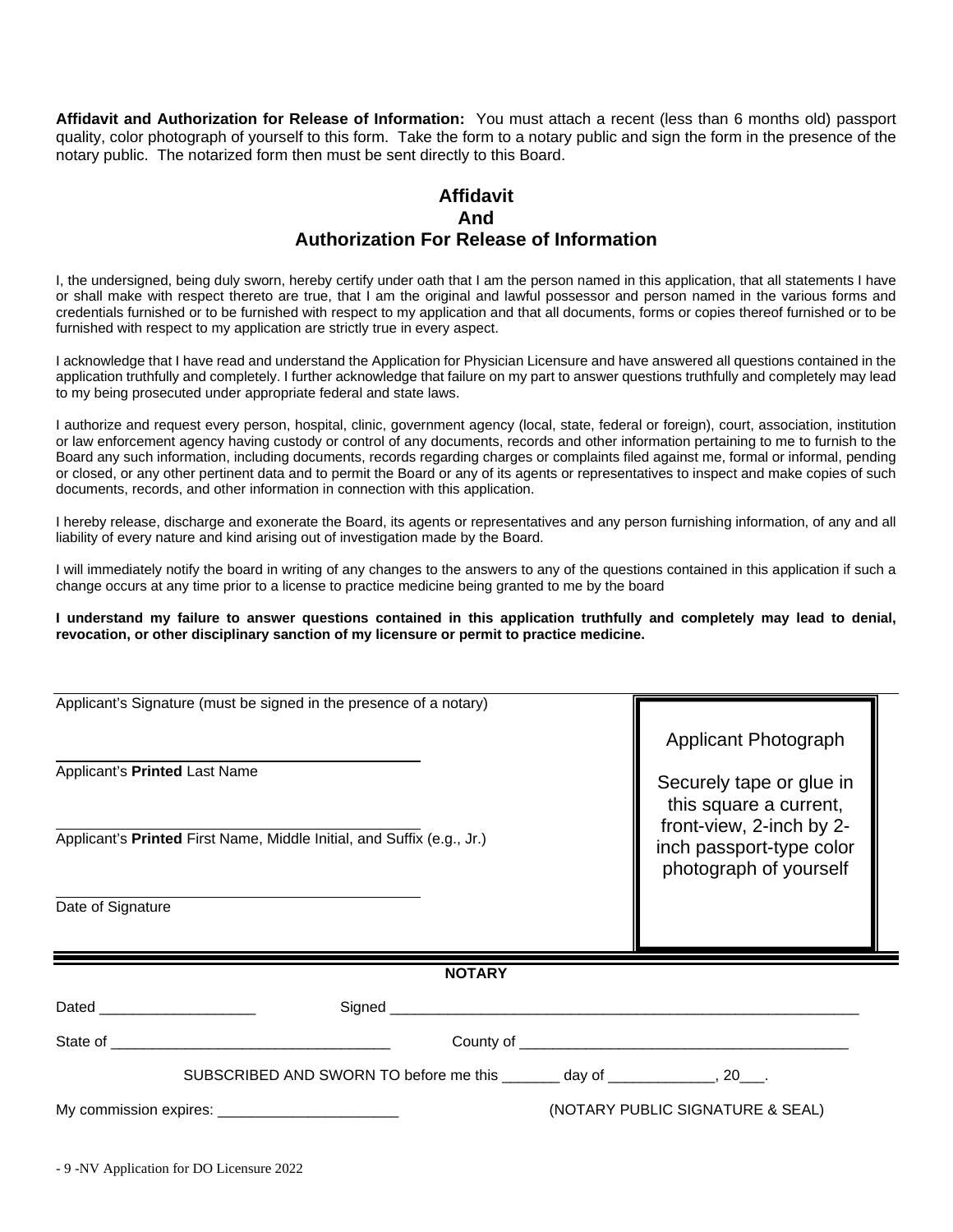### **Licensure Verification Form**

(Copy this form for multiple licenses)

I am applying for a license to practice medicine with the **Nevada State Board of Osteopathic Medicine**. The Board requires that this form be completed by each state or Canadian province in which I hold or have held licenses, whether now current or not. Please complete the form and return it directly to the following Board:

| To be completed by applicant                                                                                                                                                                                                               |                                                                                                                                                                                                                                                                                             |       |        |                                                    |          |  |
|--------------------------------------------------------------------------------------------------------------------------------------------------------------------------------------------------------------------------------------------|---------------------------------------------------------------------------------------------------------------------------------------------------------------------------------------------------------------------------------------------------------------------------------------------|-------|--------|----------------------------------------------------|----------|--|
| Applicant Name: Manneletter and the Applicant Name:                                                                                                                                                                                        |                                                                                                                                                                                                                                                                                             |       |        |                                                    |          |  |
| I ast                                                                                                                                                                                                                                      |                                                                                                                                                                                                                                                                                             | First | Middle | Suffix                                             |          |  |
| Date of Birth: SS or TIN Number: Cambridge Mumber: Category 2014                                                                                                                                                                           |                                                                                                                                                                                                                                                                                             |       |        |                                                    |          |  |
| The applicant's social security number is to be used for purposes of identification and may not be used for any other reason.                                                                                                              |                                                                                                                                                                                                                                                                                             |       |        | (From State/Province you are sending this form to) |          |  |
| I hereby authorize the licensing agency of the State/Province of ______________________to furnish the information to the                                                                                                                   |                                                                                                                                                                                                                                                                                             |       |        |                                                    |          |  |
| Board indicated below.                                                                                                                                                                                                                     |                                                                                                                                                                                                                                                                                             |       |        |                                                    |          |  |
|                                                                                                                                                                                                                                            |                                                                                                                                                                                                                                                                                             |       | Date   |                                                    |          |  |
|                                                                                                                                                                                                                                            |                                                                                                                                                                                                                                                                                             |       |        |                                                    |          |  |
| Board Name: NEVADA STATE BOARD OF OSTEOPATHIC MEDICINE NAMES AND RELEASED ON A STATE OF STATE RELEASED OF STATE OF STATE STATE OF STATE OF STATE STATE OF STATE STATE OF STATE OF STATE OF STATE STATE OF STATE OF STATE OF ST             |                                                                                                                                                                                                                                                                                             |       |        |                                                    |          |  |
|                                                                                                                                                                                                                                            |                                                                                                                                                                                                                                                                                             |       |        |                                                    |          |  |
| <b>Street</b>                                                                                                                                                                                                                              |                                                                                                                                                                                                                                                                                             | City  |        | State                                              | Zip Code |  |
|                                                                                                                                                                                                                                            |                                                                                                                                                                                                                                                                                             |       |        |                                                    |          |  |
| TO BE COMPLETED BY STATE LICENSING BOARD OR CANADIAN PROVINCE                                                                                                                                                                              |                                                                                                                                                                                                                                                                                             |       |        |                                                    |          |  |
|                                                                                                                                                                                                                                            |                                                                                                                                                                                                                                                                                             |       |        |                                                    |          |  |
| Name of Licensee:<br>Last                                                                                                                                                                                                                  |                                                                                                                                                                                                                                                                                             | First | Middle | Suffix                                             |          |  |
|                                                                                                                                                                                                                                            |                                                                                                                                                                                                                                                                                             |       |        |                                                    |          |  |
|                                                                                                                                                                                                                                            |                                                                                                                                                                                                                                                                                             |       |        |                                                    |          |  |
| Is this license current?                                                                                                                                                                                                                   |                                                                                                                                                                                                                                                                                             |       |        |                                                    |          |  |
|                                                                                                                                                                                                                                            |                                                                                                                                                                                                                                                                                             |       |        |                                                    |          |  |
| 1) Have formal disciplinary proceedings been initiated against applicant's license by a disciplinary authority in your state?                                                                                                              |                                                                                                                                                                                                                                                                                             |       |        |                                                    |          |  |
|                                                                                                                                                                                                                                            | $\Box$ Yes $\Box$ No $\Box$ Cannot answer under state law<br>If Yes, please explain: The state of the state of the state of the state of the state of the state of the state of the state of the state of the state of the state of the state of the state of the state of the state of the |       |        |                                                    |          |  |
|                                                                                                                                                                                                                                            |                                                                                                                                                                                                                                                                                             |       |        |                                                    |          |  |
| 2) Has the applicant ever been warned, censured, placed on probation, formal consent, reprimand or in any other manner<br>disciplined or has applicant's license been revoked, suspended, or in any other manner limited by a licensing or |                                                                                                                                                                                                                                                                                             |       |        |                                                    |          |  |
| disciplinary authority in your state?                                                                                                                                                                                                      |                                                                                                                                                                                                                                                                                             |       |        |                                                    |          |  |
|                                                                                                                                                                                                                                            | $\Box$ Yes $\Box$ No $\Box$ Cannot answer under state law                                                                                                                                                                                                                                   |       |        |                                                    |          |  |
|                                                                                                                                                                                                                                            | If Yes, please explain: Management of Yes, please explain:                                                                                                                                                                                                                                  |       |        |                                                    |          |  |
|                                                                                                                                                                                                                                            | Board Authorized Signature: Note that the state of the state of the state of the state of the state of the state of the state of the state of the state of the state of the state of the state of the state of the state of th                                                              |       |        |                                                    |          |  |
| <b>Affix Board Seal Here</b>                                                                                                                                                                                                               |                                                                                                                                                                                                                                                                                             |       |        |                                                    |          |  |

Title:

Date: the contract of the contract of the contract of the contract of the contract of the contract of the contract of the contract of the contract of the contract of the contract of the contract of the contract of the cont

Return to: **Nevada State Board of Osteopathic Medicine 2275 Corporate Circle, Suite 210 Henderson, NV 89074**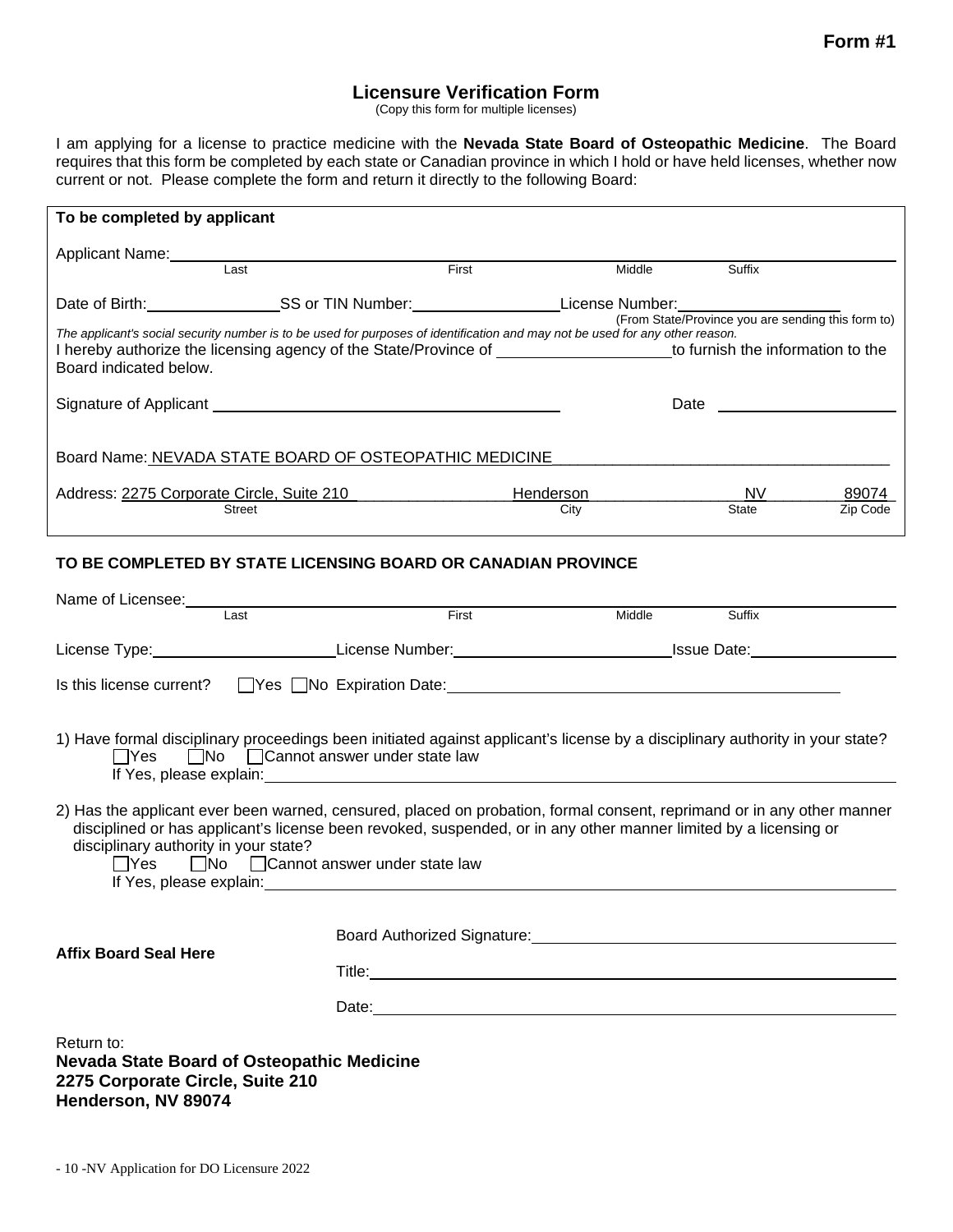# **Medical Malpractice/Professional Liability Claims Information**

(Copy this form to report multiple claims)

|                                               | Date of Claim/Suit: 1992 Claim/Suit: 2008 Claim/Suit: 2008 Claim/Suit: 2008 Claim/Suit: 2008 Claim/Suit: 2008 |                                                                                                              |            |       |  |
|-----------------------------------------------|---------------------------------------------------------------------------------------------------------------|--------------------------------------------------------------------------------------------------------------|------------|-------|--|
|                                               |                                                                                                               |                                                                                                              |            |       |  |
|                                               | Court Case Number _______________________________Court Filing Date: ________________________________          |                                                                                                              |            |       |  |
|                                               |                                                                                                               |                                                                                                              |            |       |  |
|                                               |                                                                                                               |                                                                                                              |            |       |  |
|                                               |                                                                                                               |                                                                                                              |            |       |  |
|                                               |                                                                                                               |                                                                                                              |            |       |  |
| <b>Brief Description of Allegations:</b>      |                                                                                                               |                                                                                                              |            |       |  |
|                                               |                                                                                                               |                                                                                                              |            |       |  |
|                                               |                                                                                                               |                                                                                                              |            |       |  |
|                                               |                                                                                                               |                                                                                                              |            |       |  |
|                                               |                                                                                                               |                                                                                                              |            |       |  |
|                                               |                                                                                                               |                                                                                                              |            |       |  |
|                                               |                                                                                                               |                                                                                                              |            |       |  |
|                                               |                                                                                                               |                                                                                                              |            |       |  |
|                                               |                                                                                                               |                                                                                                              |            |       |  |
|                                               |                                                                                                               |                                                                                                              |            |       |  |
|                                               | *** Please attach/mail a copy of the Summons/Complain/Claim notice with form***                               |                                                                                                              |            |       |  |
| Claim Status & Effective Date of That Status: |                                                                                                               |                                                                                                              |            |       |  |
| $\Box$ Open (pending)                         | Arbitration/Medication                                                                                        | □Closed (settled)                                                                                            | □Dismissed | Other |  |
|                                               |                                                                                                               |                                                                                                              |            |       |  |
|                                               |                                                                                                               |                                                                                                              |            |       |  |
|                                               | ***Refer to NRS 633.527 for all requirements of reporting Malpractice Claims/Board Actions***                 |                                                                                                              |            |       |  |
|                                               |                                                                                                               | <b>Nevada State Board of Osteopathic Medicine</b><br>2275 Corporate Circle, Suite 210<br>Henderson, NV 89074 |            |       |  |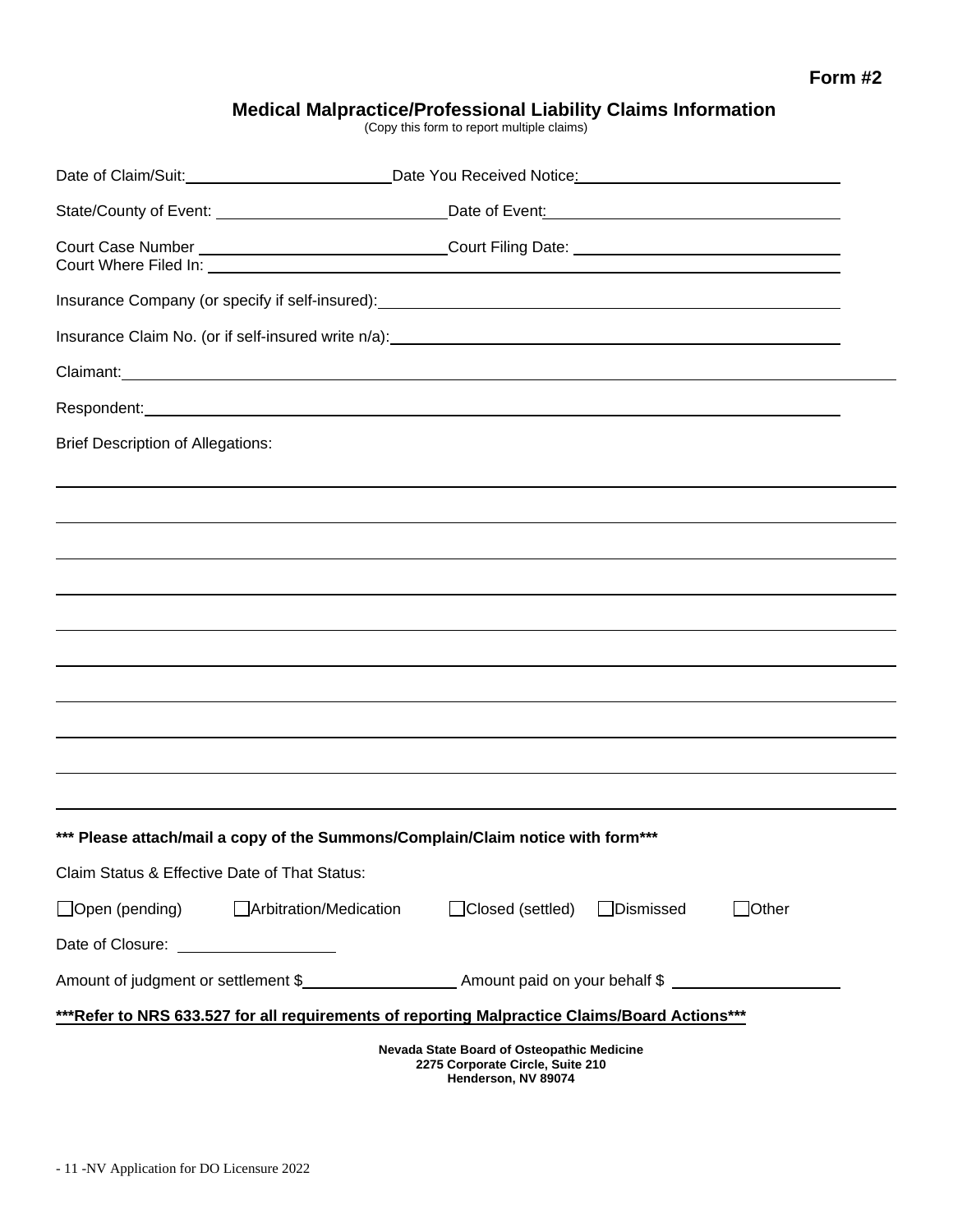**Form #3**

### **Nevada State Board of Osteopathic Medicine Graduate Medical Education**

(Copy this form for multiple residency programs)

Applicant Instructions: Complete Section 1 and Section 2 of this form then send this form to **each and every residency program or fellowship you attended**. Request the Chief of Medical Staff or designated official to complete Section 3 of this form and return to this Board.

| Section 1: Applicant Information                                                                                                                                                                                                                        |                  |                   |                 |                                       |  |
|---------------------------------------------------------------------------------------------------------------------------------------------------------------------------------------------------------------------------------------------------------|------------------|-------------------|-----------------|---------------------------------------|--|
| Last Name: <u>Name:</u> Name: Name: Name: Name: Name: Niddle Name: Niddle Name: Name: Name: Name: Name: Name: Name: Name                                                                                                                                |                  |                   |                 |                                       |  |
| Name if different when diploma awarded: example and are all the state of the state of the state of the state of the state of the state of the state of the state of the state of the state of the state of the state of the st                          |                  |                   |                 |                                       |  |
| Social Security Number:<br><u>Social Security Number:</u>                                                                                                                                                                                               |                  |                   |                 | Date of Birth: The Contract of Birth: |  |
| The applicant's social security number is to be used for purposes of identification and may not be used for any other reason.                                                                                                                           |                  |                   |                 |                                       |  |
| Waiver for release of information: I authorize this hospital or medical center listed below to provide any and all information<br>pertaining to my medical staff privileges at your institution to the State of Nevada - Board of Osteopathic Medicine. |                  |                   |                 |                                       |  |
| Applicant's Signature                                                                                                                                                                                                                                   |                  |                   | Date            |                                       |  |
| PGY: $(e.g., 1, 2, 3, etc.)$ Internship                                                                                                                                                                                                                 | $\Box$ Residency | $\Box$ Fellowship | $\Box$ Research |                                       |  |
| PGY: ______ (e.g., 1, 2, 3, etc.) □ Internship                                                                                                                                                                                                          | $\Box$ Residency | $\Box$ Fellowship | $\Box$ Research |                                       |  |
| $PGY:$ (e.g., 1, 2, 3, etc.) Internship                                                                                                                                                                                                                 | $\Box$ Residency | $\Box$ Fellowship | $\Box$ Research |                                       |  |
| PGY: $(e.g., 1, 2, 3, etc.)$ Internship                                                                                                                                                                                                                 | $\Box$ Residency | Fellowship        | $\Box$ Research |                                       |  |
| Section 3: RESIDENCY or FELLOWSHIP VERIFICATION                                                                                                                                                                                                         |                  |                   |                 |                                       |  |
| Institution Name: Name and Secretary Annual Secretary Annual Secretary Annual Secretary Annual Secretary Annual Secretary Annual Secretary Annual Secretary Annual Secretary Annual Secretary Annual Secretary Annual Secretar                          |                  |                   |                 |                                       |  |
| Institution Address: University of the Contract of the Contract of the Contract of the Contract of the Contract of the Contract of the Contract of the Contract of the Contract of the Contract of the Contract of the Contrac<br><b>Street</b>         |                  | City              | State           | Zip Code                              |  |
| Affiliated Medical School Name: Name and Affiliated The Control of the Control of the Control of the Control of the Control of the Control of the Control of the Control of the Control of the Control of the Control of the C                          |                  |                   |                 |                                       |  |
| Type of Specialty: <u>contained a set of the set of the set of the set of the set of the set of the set of the set of the set of the set of the set of the set of the set of the set of the set of the set of the set of the set</u>                    |                  |                   |                 |                                       |  |
| Training Period From Date: _____/_______/_____________ To Date: _____/_______/_________                                                                                                                                                                 |                  |                   |                 |                                       |  |
|                                                                                                                                                                                                                                                         |                  |                   |                 |                                       |  |
| (Continued on Next Page)                                                                                                                                                                                                                                |                  |                   |                 |                                       |  |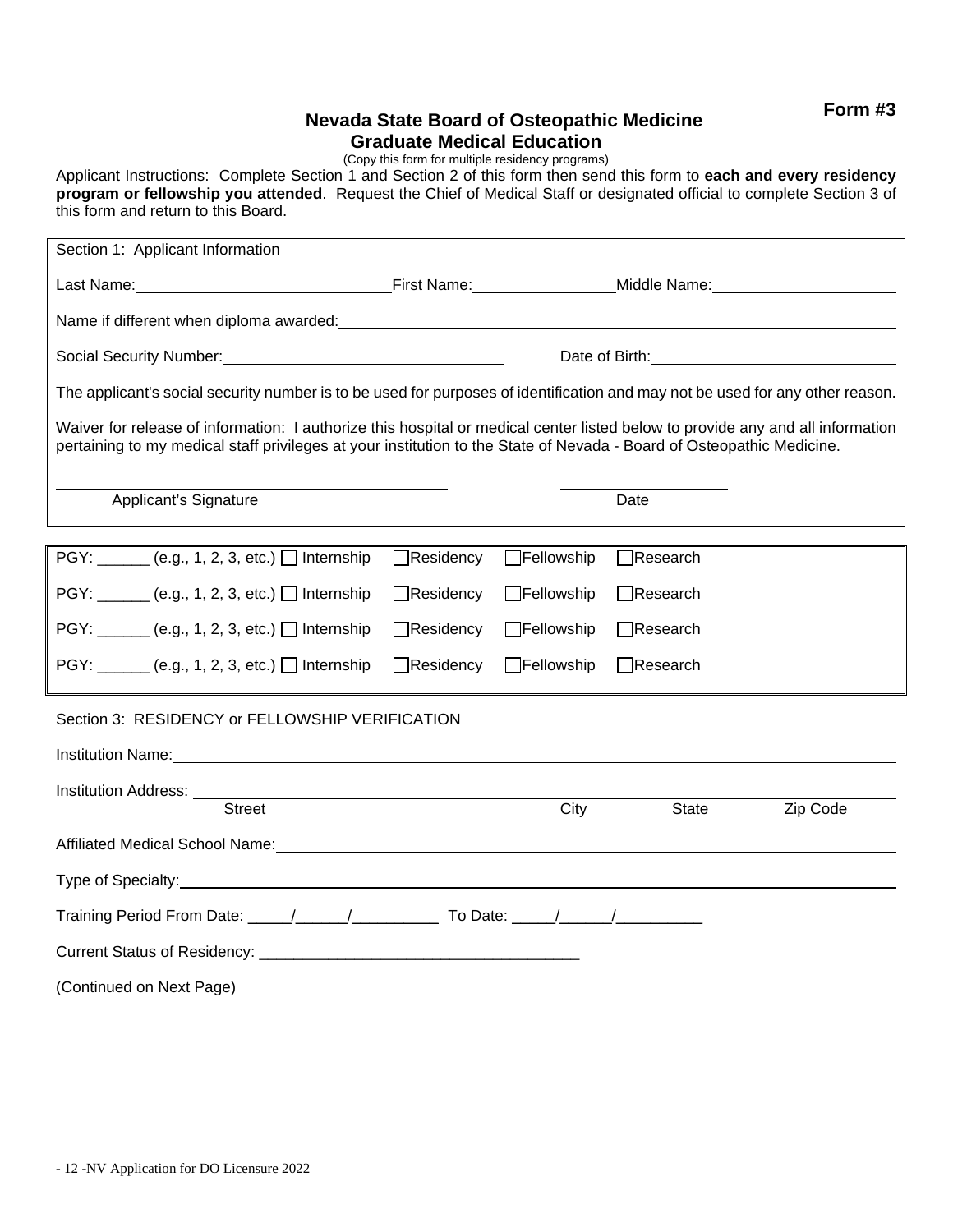## **Form #3 continued**

#### **Unusual Circumstances:**

| Please explain any "Yes" response from above (attach additional pages if necessary):                                                              |            |       |
|---------------------------------------------------------------------------------------------------------------------------------------------------|------------|-------|
| Were any limitations or special requirements imposed because of academic<br>performance, incompetence, disciplinary problems or any other reason? | $\Box$ Yes | - INo |
| Were any negative reports for behavior reasons ever filed by instructors?                                                                         | l lYes     | □No   |
| Was this individual ever disciplined or placed under investigation?                                                                               | Yes        | . No  |
| Was this individual ever placed on probation or suspension?                                                                                       | Yes        | - INo |
| Did this individual ever take a leave of absence or break from his/her residency?                                                                 |            | -lNo  |

*I certify that to the best of my knowledge and belief the foregoing is a true, accurate and complete statement of the record of the individual named on this form.* Signature:

| AFFIX INSTITUTIONAL SEAL HERE<br>(If no seal is available, this form must be notarized) |                                                                                                                                                                                                                                |                                                                                                                |
|-----------------------------------------------------------------------------------------|--------------------------------------------------------------------------------------------------------------------------------------------------------------------------------------------------------------------------------|----------------------------------------------------------------------------------------------------------------|
|                                                                                         |                                                                                                                                                                                                                                |                                                                                                                |
|                                                                                         |                                                                                                                                                                                                                                |                                                                                                                |
|                                                                                         | Phone number: and the state of the state of the state of the state of the state of the state of the state of the state of the state of the state of the state of the state of the state of the state of the state of the state | Fax: where the contract of the contract of the contract of the contract of the contract of the contract of the |
|                                                                                         | E-mail: E-mail: All and the second state of the second state of the second state of the second state of the second state of the second state of the second state of the second state of the second state of the second state o |                                                                                                                |

Return to: **State of Nevada - Board of Osteopathic Medicine 2275 Corporate Circle, Suite 210 Henderson, NV 89074 Phone: 702-732-2147 Toll Free: 877-325-7828**